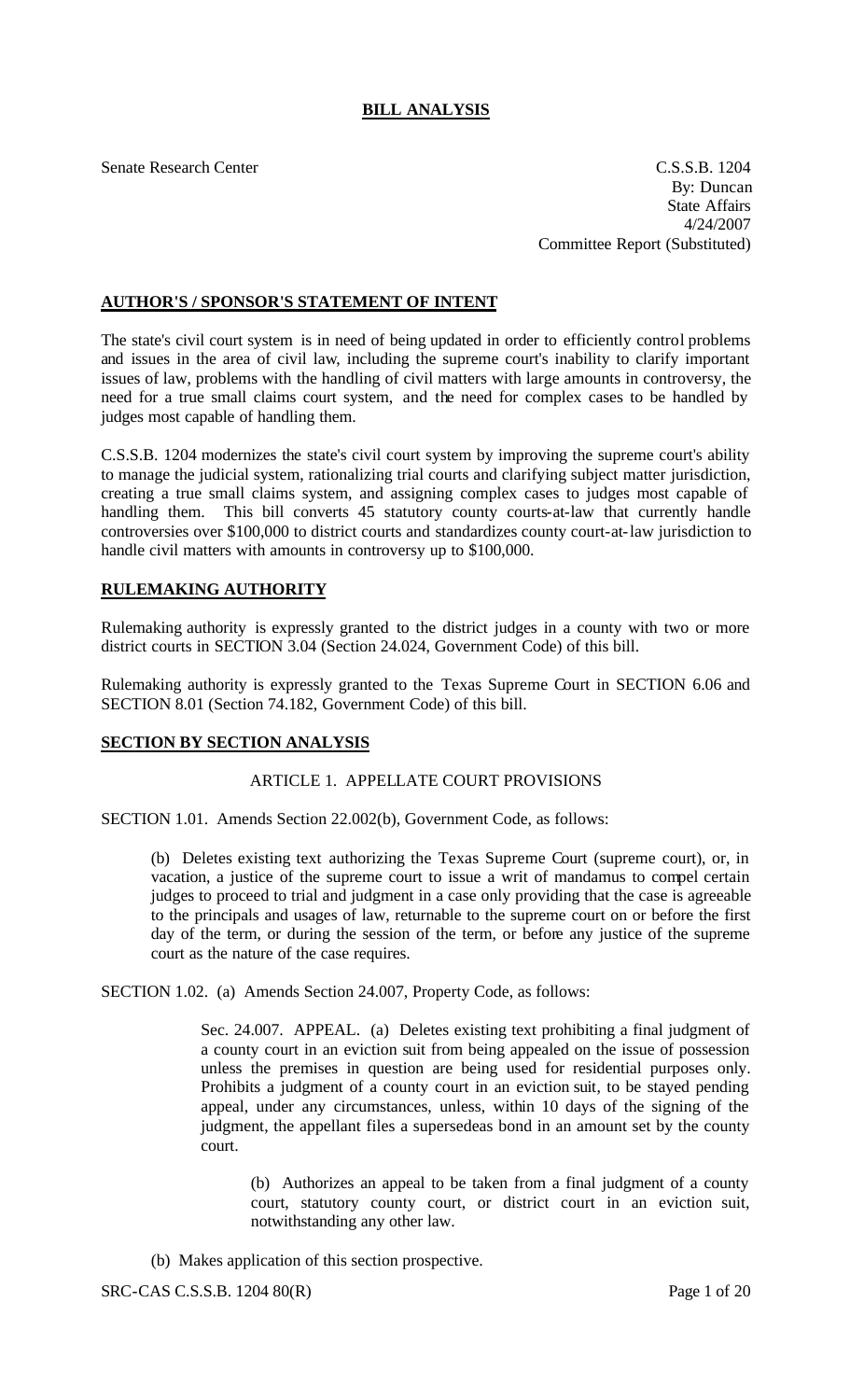SECTION 1.03. Repealer: Section 22.007 (Application for Writ of Error), Government Code.

## ARTICLE 2. GENERAL PROVISIONS FOR TRIAL COURTS

SECTION 2.01. Amends the heading to Subchapter A, Chapter 23, Government Code, as follows:

## SUBCHAPTER A. GENERAL PROVISIONS

SECTION 2.02. Amends Subchapter A, Chapter 23, Government Code, by adding Section 23.002, as follows:

Sec. 23.002. TRANSFER OF CASES. Authorizes a district court, statutory court, county court, or justice court, notwithstanding Section 74.121 (Transfer of Cases; Exchange of Benches) or any other law and on the agreement of all parties in a pending case, to transfer the case to any other of those courts in the county, regardless of whether the court to which the case will be transferred has jurisdiction of the matter and provided that the court to which the case will be transferred agrees to the transfer.

## ARTICLE 3. GENERAL PROVISIONS FOR DISTRICT COURTS

SECTION 3.01. Amends Section 24.002, Government Code, as follows:

Sec. 24.002. New heading: ASSIGNMENT OF JUDGE OR TRANSFER OF CASE ON RECUSAL. (a) Requires a judge to take certain actions and inactions if the district judge in a county with only one district court determines on the judge's own motion that the judge should not sit in a case pending in the judge's court because the judge is disqualified or otherwise should recuse himself or herself. Provides that a change of venue is not necessary because of the disqualification of a district judge in a case or proceeding pending in the judge's court.

(b) Requires a judge to take certain actions and inactions if the district judge in a county with more than one district court determines on the judge's own motion that the judge should not sit in a case pending in the judge's court because the judge is disqualified or otherwise should recuse himself or herself. Deletes existing text requiring the judge to immediately certify his disqualification to the governor and requiring the governor to take certain actions if such a situation arises. Makes a nonsubstantive change.

SECTION 3.02. Amends Section 24.003, Government Code, as follows:

Sec. 24.003. New heading: TRANSFER OF CASES; EXCHANGE OF BENCHES. (a) Provides that this section applies only to counties with two or more district courts, rather than to civil cases in counties with five or more district courts.

(b) Authorizes a district judge in such a county to perform certain tasks and duties.

(c) Authorizes another district judge in the county to hold court for a judge if the district judge in the county is sick or otherwise absent.

(d) Authorizes a district judge in the county to hear and determine any part or question of any case or proceeding pending in any of the district courts and authorizes any other district judge to complete the hearing and render judgment in the case or proceeding. Authorizes a district judge to hear and determine certain motions and enter judgment or order on them in the court in which the case or proceeding is pending without transferring the case or proceeding. Authorizes the district judge in whose court the matter is pending to proceed to hear, complete, and determine the matter, or all or any part of another matter, and render a final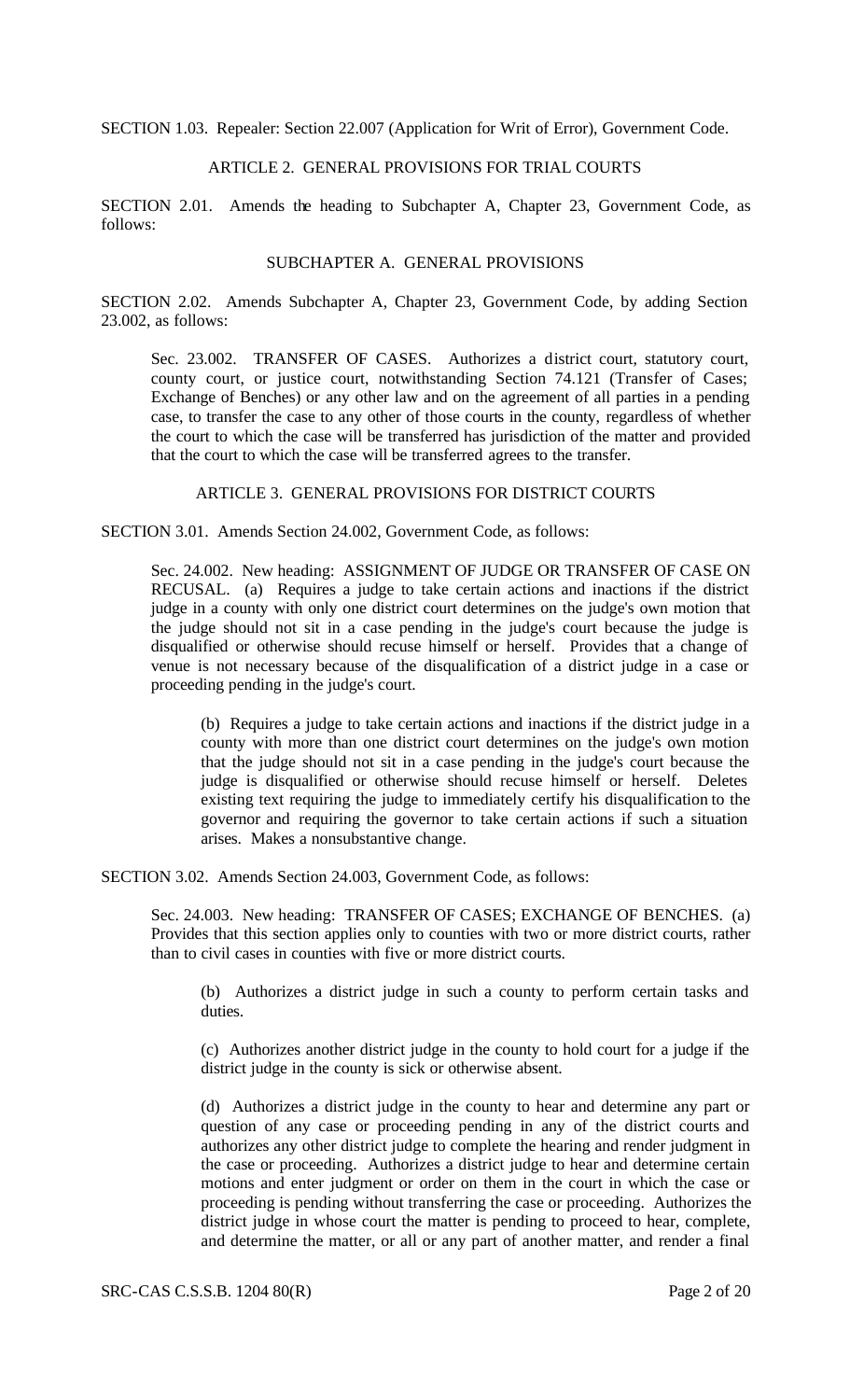judgment. Authorizes a district judge to issue a restraining order or injunction that is returnable to any other district court.

(e) Requires a judgment or order to be entered in the minutes of the court in which the case is pending.

(f) Provides that this section does not limit the powers of a district judge when acting for another judge by exchange of benches or otherwise. Deletes existing text authorizing the governor, if a district judge is disqualified in a case pending in his court and his disqualification is certified to the governor, to require any other district judge in the county to exchange benches with the disqualified judge. Deletes existing text that authorizes any of the district judges in a county to hold court for a district judge who is absent, sick, or disqualified, or transfer a pending case to the court of any other district judge in the county.

SECTION 3.03. Amends Section 24.012(a), Government Code, as follows:

(a) Provides that each district and criminal district court holds in each county in the judicial district terms that commence on the first Mondays in January and July of each year, notwithstanding any other law. Provides that this section controls to the extent of a conflict between this subsection and a specific provision relating to a particular judicial district.

SECTION 3.04. Amends Subchapter A, Chapter 24, Government Code, by adding Sections 24.023-24.033, as follows:

Sec. 24.023. OBLIGATIONS; BONDS. (a) Provides that when a case is transferred from one court to another certain obligations issued by the transferring court are returnable to the court to which the case is transferred as if originally issued by that court.

(b) Requires the obligees in all bonds and recognizances taken in and for a court from which a case is transferred, and all witnesses summoned to appear in a district court from which a case is transferred, to appear before the court to which the case is transferred as if the bond, recognizance, or summons was taken in or for that court.

Sec. 24.024. FILING AND DOCKETING CASES. Authorizes the district judges in a county with two or more district courts to adopt rules governing the filing and numbering of cases, the assignment of cases for trial, and the distribution of the work of the courts as in their discretion they consider necessary or desirable for the orderly dispatch of the business of the courts.

Sec. 24.025. SUPPLEMENTAL COMPENSATION. (a) Entitles all district judges in a county to equal amounts of supplemental compensation from the county, unless otherwise provided by this subchapter.

(b) Entitles a district judge to an amount of supplemental compensation for serving on the juvenile board of a county that is equal to the amount other judges serving on the juvenile board receive.

Sec. 24.026. ASSIGNING PREFERENCES TO DISTRICT COURTS. (a) Authorizes the local board of district judges in a county with two or more district courts to designate a court as giving preference to certain kinds of cases.

(b) Provides that courts designated as giving preference to family law matters have primary responsibility for matters arising under Titles 1, 2, 4, and 5, Family Code.

(c) Provides that the designation of a court as giving preference to certain kinds of cases does not limit the jurisdiction of that court or of any other district court in the county.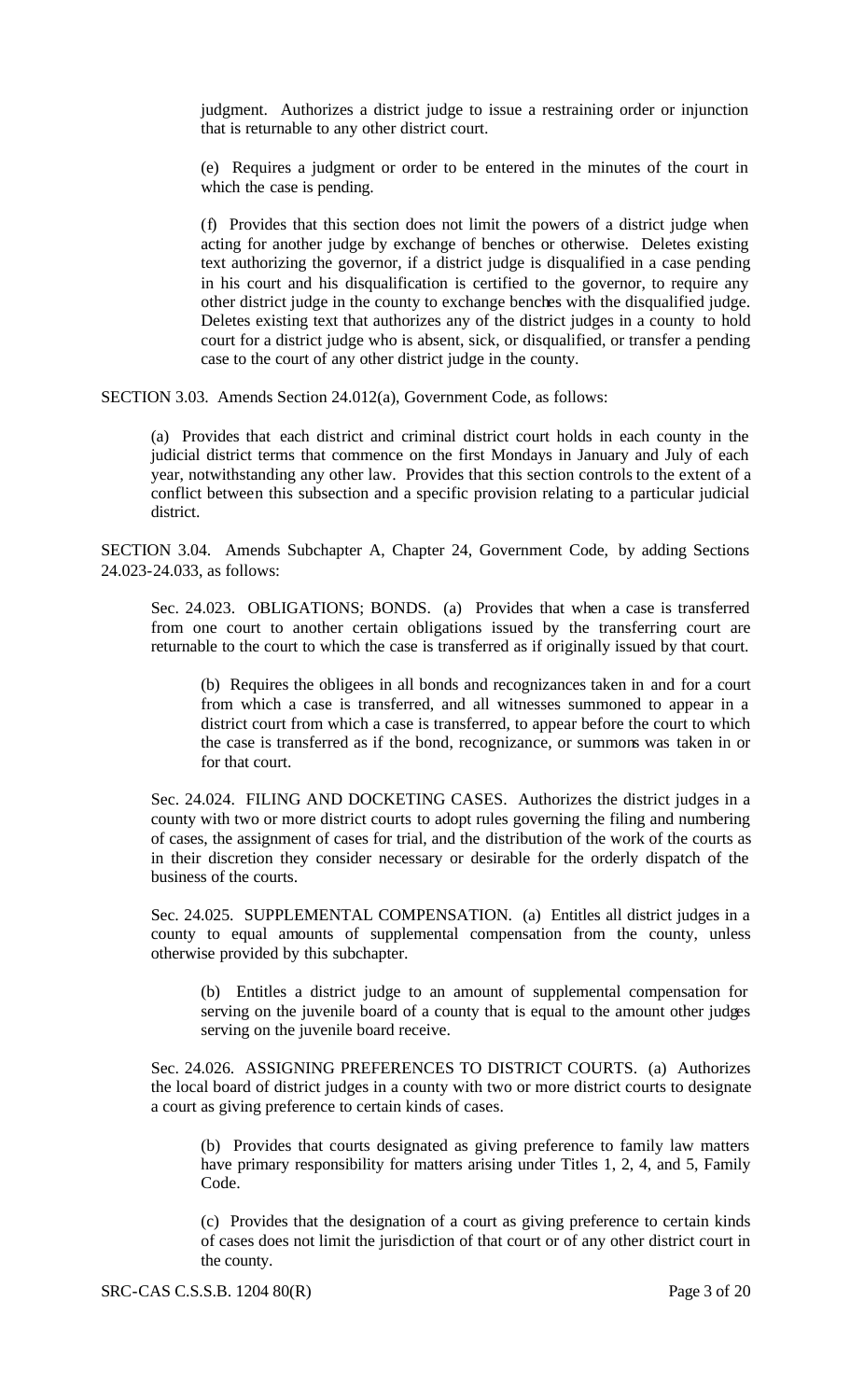Sec. 24.027. APPOINTMENT OF INITIAL JUDGE. Provides that on the creation of a new judicial district, the initial vacancy in the office of district judge is filled in accordance with Section 28, Article V, Texas Constitution.

Sec. 24.028. GRAND AND PETIT JURORS. Provides that all grand and petit jurors elected in a county before a new district court is created or the composition of an existing district court is modified by an amendment to this chapter are considered to be selected for the new or modified district court, as applicable.

Sec. 24.029. CASES TRANSFERRED. Provides that if by an amendment to this chapter a county is removed from the composition of an existing judicial district and added to another existing or new judicial district, all cases and proceedings from that county that are pending in the district court of the judicial district from which the county was removed are transferred to the district court of the judicial district to which the county is added. Requires the judge of each affected district court to sign the proper orders in connection with the transfer.

Sec. 24.030. PROCESSES, WRITS, AND OTHER OBLIGATIONS REMAIN VALID. (a) Provides that if by an amendment to this chapter a county is removed from the composition of an existing judicial district and added to another existing or new judicial district, of if an amendment to this chapter changes the time or place at which the terms of court are held, all processes, writs, bonds, recognizances, and other obligations issued from and made returnable to that court before the effective date of the transfer or other change are returnable as provided by this subsection. Provides that an obligation from the affected court is returnable to another district court in the county on the date that court directs, but prohibits such from being made returnable on a date that is earlier than the date on which the obligation was originally returnable. Provides that the obligations are legal and valid as if the obligations had been made returnable to the issuing court.

(b) Requires the obligees in all appearance bonds and recognizances taken in and for a district court of a county before the effective date of an amendment to this chapter, and all witnesses summoned to appear before that district court under laws existing before the effective date of an amendment to this chapter, to appear at another district court in the county on the date that court directs, but prohibits such persons from being required to appear on a date that is earlier than the date on which the obligees or witnesses were originally required to appear.

Sec. 24.031. LOCATION OF COURT. (a) Requires a district court to sit in the county seat for a jury trial in a civil case. Authorizes the commissioners court of the county to authorize a district court to sit in any municipality within the county to hear and determine nonjury trials in civil cases and to hear and determine motions, arguments, and other matters not heard before a jury in a civil case that is within the court's jurisdiction.

(b) Provides that the district clerk or the clerk's deputy serves as clerk of the court when a court sits in a municipality other than the municipality that is the county seat and authorizes such a person to transfer certain items to that municipality while the court is in session there and back to the clerk's office in the county seat at the end of each session.

(c) Requires the commissioners court, if the commissioners court authorizes a district court to sit in a municipality other than the municipality that is the county seat, to provide suitable facilities for the court in that municipality.

Sec. 24.032. SPECIAL DISTRICT COURTS. Requires each court listed in Subchapter C (Judicial Districts Act of 1969) that is directed to give preference to specific matters or types of cases to participate in all matters relating to juries, grand juries, indictments, and docketing of cases in the same manner as the other district courts that are similarly directed within that county.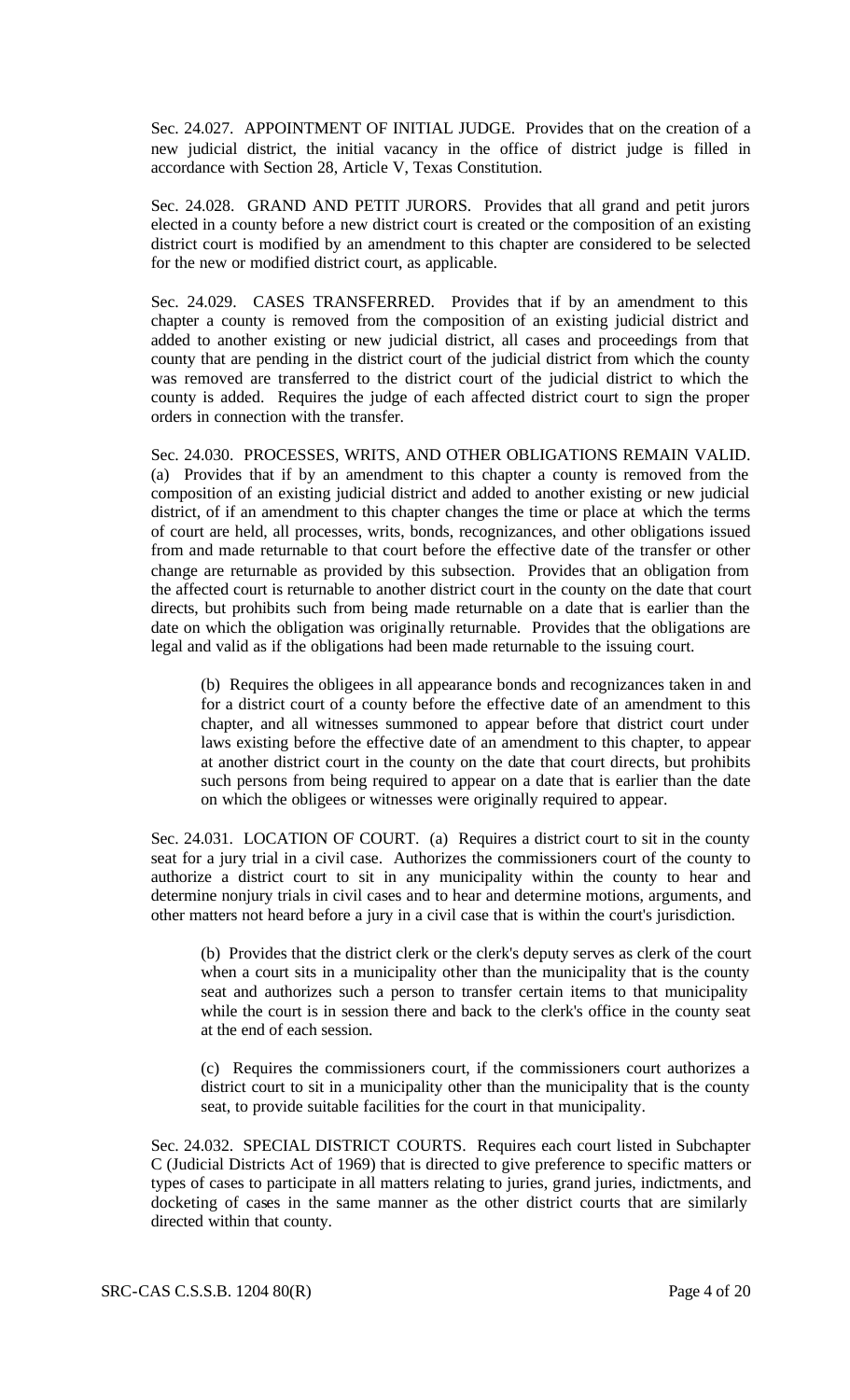Sec. 24.033. COURT OFFICERS. Requires the prosecuting attorney, the sheriff, the district clerk, the bailiffs, and the other officers serving a district court of the county listed in this chapter (District Courts) other than in Subchapter C, to serve in their respective capacities for the district courts listed in Subchapter C.

SECTION 3.05. Amends Section 25.0362(g), Government Code, to make a conforming change.

- SECTION 3.06. Amends Section 25.0732(w), Government Code, to make a conforming change.
- SECTION 3.07. Amends Section 25.1672(c), Government Code, to make a conforming change.
- SECTION 3.08. Amends Section 25.1862(v), Government Code, to make a conforming change.
- SECTION 3.09. Amends Section 25.1932(k), Government Code, to make a conforming change.

SECTION 3.10. Amends Section 62.201, Government Code, as follows:

Sec. 62.201. NUMBER OF JURORS. Authorizes parties in a district court to agree to try a particular case with fewer than 12 jurors unless a jury of six or 12 is required by Section 13 (Number of Grand and Petit Jurors; Number Concurring), Article V, Texas Constitution.

SECTION 3.11. Amends Section 74.121(b)(2), to make a conforming change.

SECTION 3.12. Repealer: Section 24.013 (Judge's Powers in Vacation), Section 24.302 (Terms of Court), Section 24.303 (Transfer of Cases; Exchange of Benches), Section 24.304 (Filing and Docketing Cases), Section 24.305 (Process; Bonds), Section 24.306 (Juvenile Boards), Section 24.307 (Supplemental Compensation), Section 24.308 (Court Officers), Section 24.309 (Jurisdiction), Section 24.310 (Special District Courts), Section 24.311 (Appointment of Initial Judge), Section 24.312 (Grand and Petit Jurors), Section 24.313 (Cases Transferred), and Section 24.314 (Process and Writs Remain Valid), Government Code.

#### ARTICLE 4. JURISDICTION OF STATUTORY COUNTY COURTS

SECTION 4.01. Amends Section 25.0002, Government Code, as follows:

Sec. 25.0002. New heading: DEFINITIONS. Defines "criminal law cases and proceedings," "juvenile law cases and proceedings," and "mental health causes and proceedings." Redefines "family law cases and proceedings."

SECTION 4.02. Repealer: Section 25.2292(a) (regarding Travis County Court at Law provisions), Government Code.

SECTION 4.03. Effective date of this article: September 1, 2007.

#### ARTICLE 5. ABOLITION OF CERTAIN STATUTORY COUNTY COURTS AND CREATION OF ADDITIONAL JUDICIAL DISTRICTS

SECTION 5.01. (a) Amends Subchapter C, Chapter 24, Government Code, by adding Section 24.594, as follows:

> Sec. 24.594. 450TH JUDICIAL DISTRICT (CALHOUN COUNTY). Provides that the 450th Judicial District is composed of Calhoun County.

(b) Repealer: Sections 25.0311 (Calhoun County) and 25.0312 (Calhoun County Court at Law Provisions), Government Code.

(c) Abolishes the County Court at Law No. 1 of Calhoun County and creates the 450th Judicial District on January 1, 2011.

(d) Effective date of this section: January 1, 2011.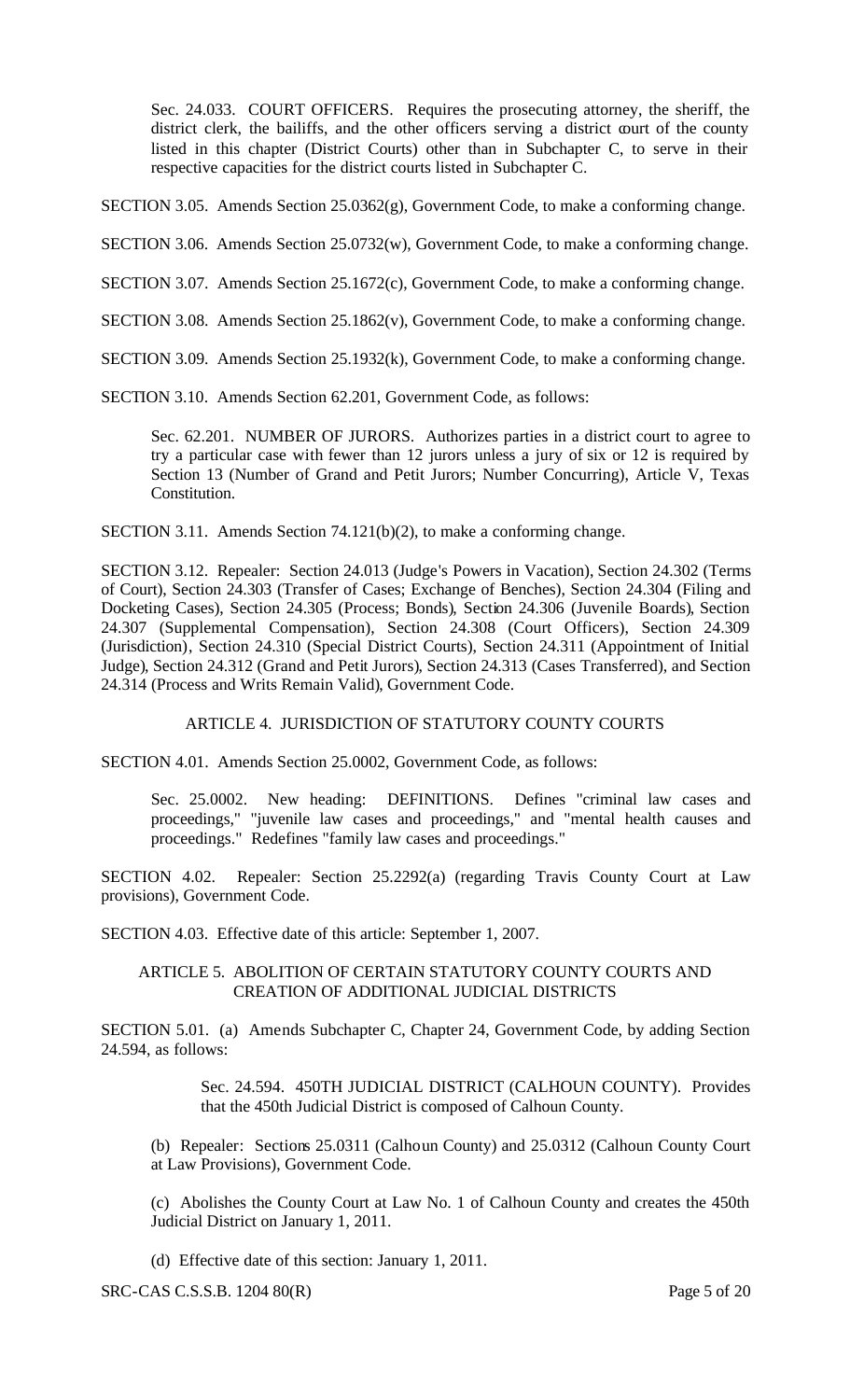SECTION 5.02. (a) Amends Subchapter C, Chapter 24, Government Code, by adding Section 24.595, as follows:

> Sec. 24.595. 451ST JUDICIAL DISTRICT (CAMERON COUNTY). Provides that the 451st Judicial District is composed of Cameron County.

(b) Amends Subchapter C, Chapter 24, Government Code, by adding Section 24.596, as follows:

Sec. 24.596. 452ND JUDICIAL DISTRICT (CAMERON COUNTY). Provides that the 452nd Judicial District is composed of Cameron County.

(c) Amends Subchapter C, Chapter 24, Government Code, by adding Section 24.597, as follows:

Sec. 24.597. 453RD JUDICIAL DISTRICT (CAMERON COUNTY). Provides that the 453rd Judicial District is composed of Cameron County.

(d) Repealer: Sections 25.0331 (Cameron County) and 25.0332 (Cameron County Court at Law Provisions), Government Code.

(e) Abolishes the County Court at Law No. 1 of Cameron County and creates the 451st Judicial District on January 1, 2011.

(f) Abolishes the County Court at Law No. 2 of Cameron County and creates the 452nd Judicial District on January 1, 2011.

(g) Abolishes the County Court at Law No. 3 of Cameron County and creates the 453rd Judicial District on January 1, 2011.

(h) Effective date of this section: January 1, 2011.

SECTION 5.03. (a) Amends Subchapter C, Chapter 24, Government Code, by adding Section 24.598, as follows:

> Sec. 24.598. 454TH JUDICIAL DISTRICT (CASS COUNTY). Provides that the 454th Judicial District is composed of Cass County.

(b) Repealer: Sections 25.0361 (Cass County) and 25.0362 (Cass County Court at Law Provisions), Government Code.

(c) Abolishes the County Court at Law of Cass County and creates the 454th Judicial District on January 1, 2011.

(d) Effective date of this section: January 1, 2011.

SECTION 5.04. (a) Amends Subchapter C, Chapter 24, Government Code, by adding Section 24.599, as follows:

> Sec. 24.599. 455TH JUDICIAL DISTRICT (DALLAS COUNTY). Provides that the 455th Judicial District is composed of Dallas County.

(b) Amends Subchapter C, Chapter 24, Government Code, by adding Section 24.600, as follows:

Sec. 24.600. 456TH JUDICIAL DISTRICT (DALLAS COUNTY). Provides that the 456th Judicial District is composed of Dallas County.

(c) Amends Subchapter C, Chapter 24, Government Code, by adding Section 24.6001, as follows: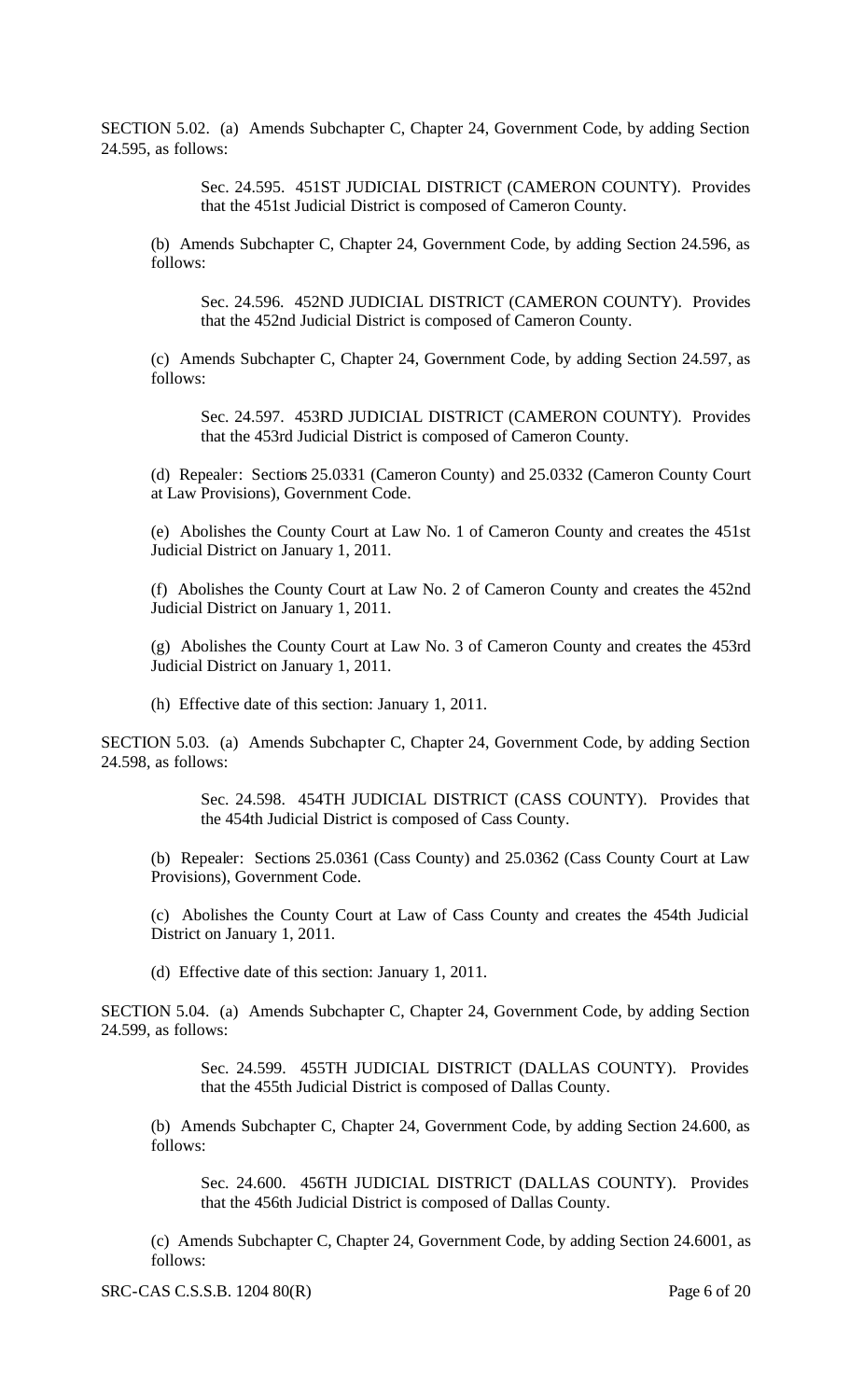Sec. 24.6001. 457TH JUDICIAL DISTRICT (DALLAS COUNTY). Provides that the 457th Judicial District is composed of Dallas County.

(d) Amends Subchapter C, Chapter 24, Government Code, by adding Section 24.6002, as follows:

Sec. 24.6002. 458TH JUDICIAL DISTRICT (DALLAS COUNTY). Provides that the 458th Judicial District is composed of Dallas County.

(e) Amends Subchapter C, Chapter 24, Government Code, by adding Section 24.6003, as follows.

Sec. 24.6003. 459TH JUDICIAL DISTRICT (DALLAS COUNTY). Provides that the 459th Judicial District is composed of Dallas County.

(f) Repealer: Sections 25.0591(a) (regarding the County Court of Dallas County at Law No. 1) and 25.0592 (Dallas County Court at Law Provisions), Government Code.

(g) Amends Section 25.0593(a), Government Code, to make conforming changes.

(h) Abolishes the County Court of Dallas County at Law No. 1 and creates the 455th Judicial District on January 1, 2011.

(i) Abolishes the County Court of Dallas County at Law No. 2 and creates the 456th Judicial District on January 1, 2011.

(j) Abolishes the County Court of Dallas County at Law Number 3 and creates the 457th Judicial District on January 1, 2011.

(k) Abolishes the County Court of Dallas County at Law Number 4 and creates the 458th Judicial District on January 1, 2011.

(l) Abolishes the County Court of Dallas County at Law No. 5 and creates the 459th Judicial District on January 1, 2011.

(m) Effective date of this section: January 1, 2011.

SECTION 5.05. (a) Amends Subchapter C, Chapter 24, Government Code, by adding Section 24.6004, as follows:

> Sec. 24.6004. 460TH JUDICIAL DISTRICT (ELLIS COUNTY). Provides that the 460th Judicial District is composed of Ellis County.

(b) Amends Subchapter C, Chapter 24, Government Code, by adding Section 24.6005, as follows:

Sec. 24.6005. 461ST JUDICIAL DISTRICT (ELLIS COUNTY). Provides that the 461st Judicial District is composed of Ellis County.

(c) Repealer: Sections 25.0721 (Ellis County) and 25.0722 (Ellis County Court at Law Provisions), Government Code.

(d) Abolishes the County Court at Law of Ellis County and creates the 460th Judicial District on January 1, 2011.

(e) Abolishes the County Court at Law No. 2 of Ellis County and creates the 461st Judicial District on January 1, 2011.

(f) Effective date of this section: January 1, 2011.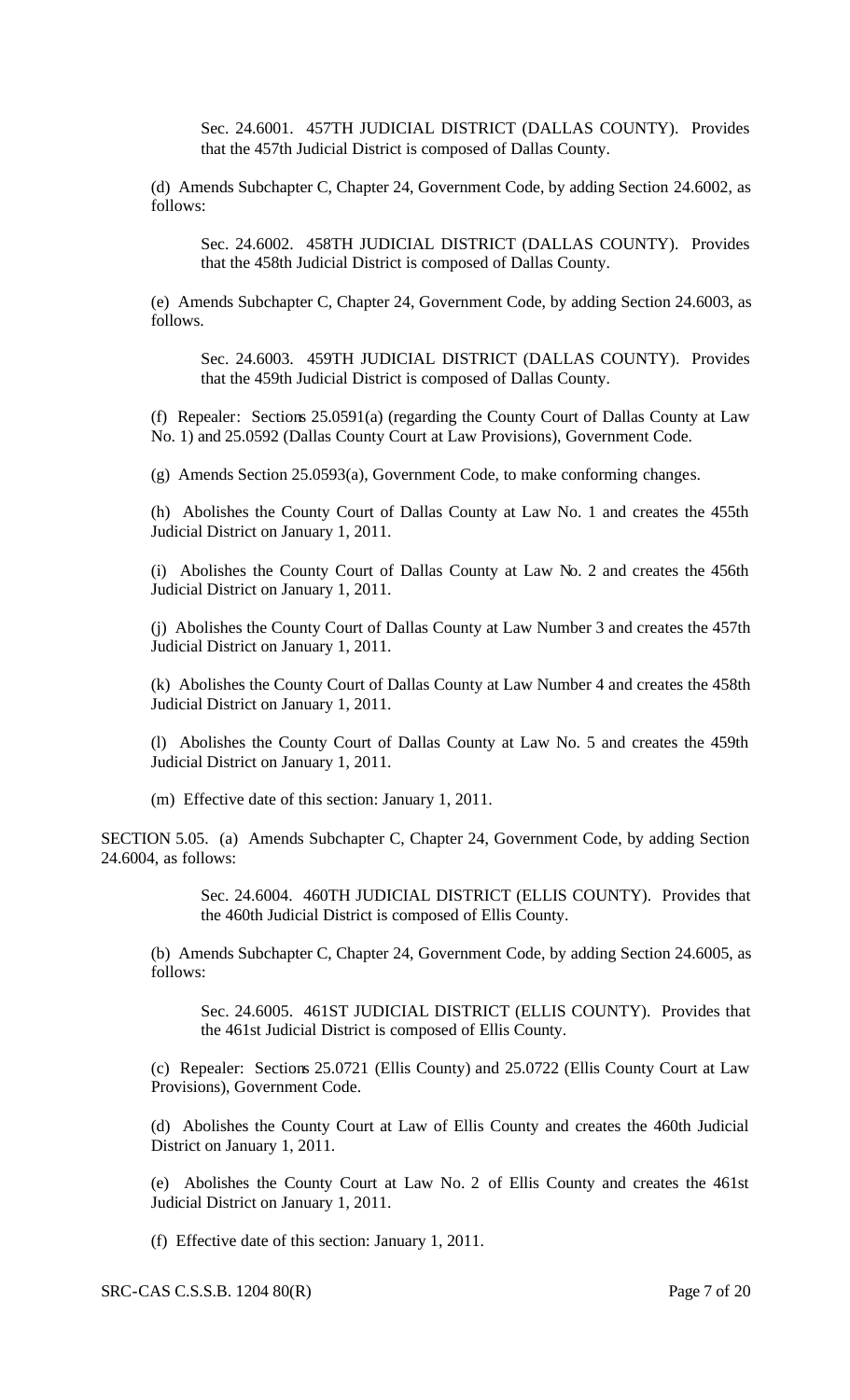SECTION 5.06. (a) Amends Subchapter C, Chapter 24, Government Code, by adding Section 24.6006, as follows:

> Sec. 24.6006. 462ND JUDICIAL DISTRICT (EL PASO COUNTY). Provides that the 462nd Judicial District is composed of El Paso County.

(b) Amends Subchapter C, Chapter 24, Government Code, by adding Section 24.6008, as follows:

Sec. 24.6008. 464TH JUDICIAL DISTRICT (EL PASO COUNTY). Provides that the 464th Judicial District is composed of El Paso County.

(c) Amends Subchapter C, Chapter 24, Government Code, by adding Section 24.60010, as follows:

Sec. 24.60010. 466TH JUDICIAL DISTRICT (EL PASO COUNTY). Provides that the 466th Judicial District is composed of El Paso County.

(d) Amends Subchapter C, Chapter 24, Government Code, by adding Section 24.60011, as follows:

Sec. 24.60011. 467TH JUDICIAL DISTRICT (EL PASO COUNTY). Provides that the 467th Judicial District is composed of El Paso County.

(e) Amends Subchapter C, Chapter 24, Government Code, by adding Section 24.60012, as follows:

Sec. 24.60012. 468TH JUDICIAL DISTRICT (EL PASO COUNTY). Provides that the 468th Judicial District is composed of El Paso County.

(f) Amends Section 25.0731(a), Government Code, to make conforming changes.

(g) Amends Section 25.0732(r), Government Code, to make conforming changes.

(h) Amends Section 25.0733, Government Code, by amending Subsection (a) and adding Subsection (a-1), as follows:

(a) Makes a conforming change.

(a-1) Requires practice in a statutory probate court in El Paso County to conform to that prescribed by law for county courts.

(i) Repealer: Sections 25.0732(a), (b), and (i) (regarding El Paso County Court at Law provisions), Government Code.

(j) Abolishes the County Court at Law No. 1 of El Paso County and creates the 462nd Judicial District on January 1, 2011.

(k) Abolishes the County Court at Law No. 3 of El Paso County and creates the 464th Judicial District on January 1, 2011.

(l) Abolishes the County Court at Law No. 5 of El Paso County and creates the 466th Judicial District on January 1, 2011.

(m) Abolishes the County Court at Law No. 6 of El Paso County and creates the 467th Judicial District on January 1, 2011.

(n) Abolishes the County Court at Law No. 7 of El Paso County and creates the 468th Judicial District on January 1, 2011.

(o) Effective date of this section: January 1, 2011.

SRC-CAS C.S.S.B. 1204 80(R) Page 8 of 20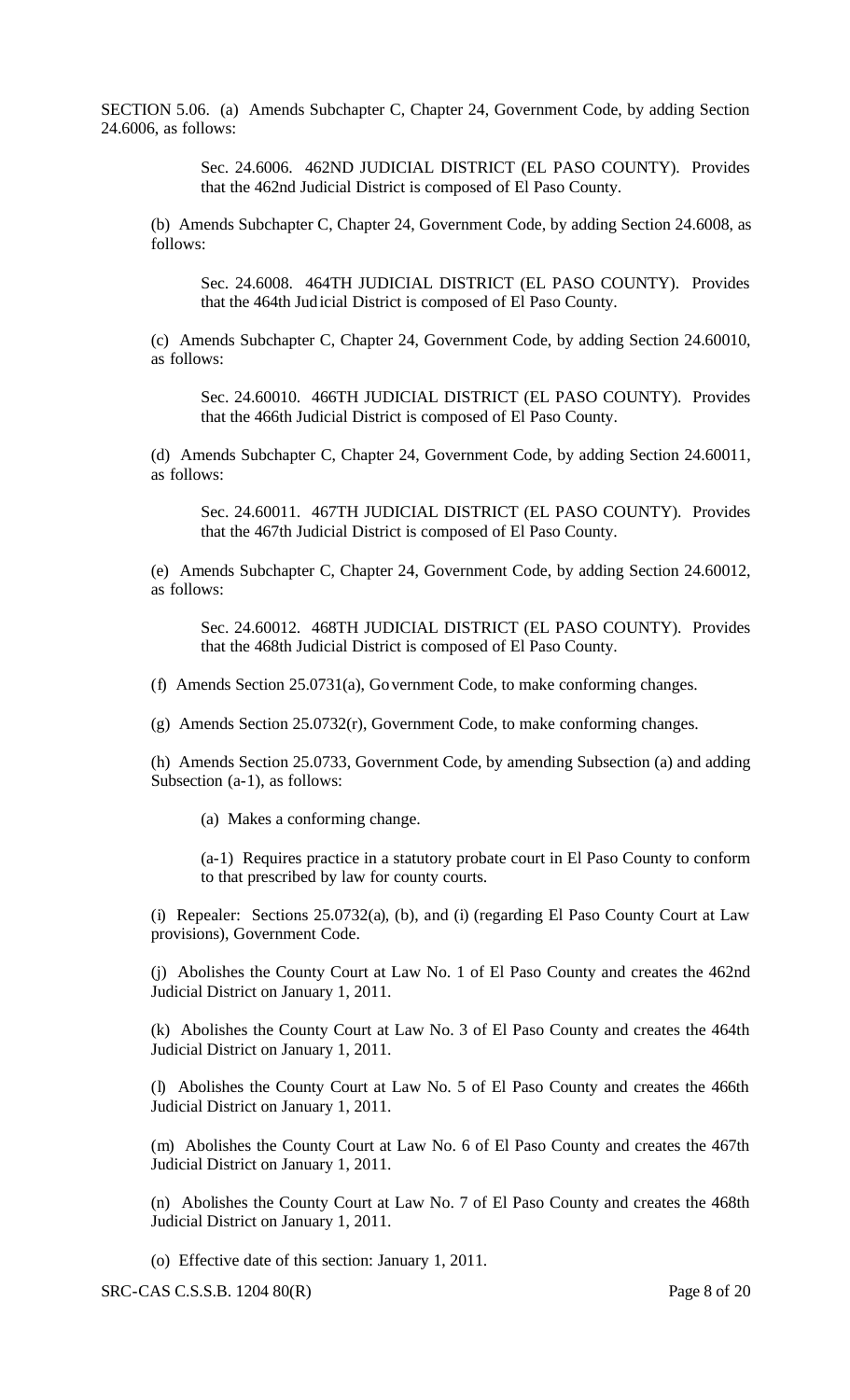SECTION 5.07. (a) Amends Subchapter C, Chapter 24, Government Code, by adding Section 24.60013, as follows:

> Sec. 24.60013. 469TH JUDICIAL DISTRICT (GALVESTON COUNTY). Provides that the 469th Judicial District is composed of Galveston County.

(b) Amends Subchapter C, Chapter 24, Government Code, by adding Section 24.60014, as follows:

Sec. 24.60014. 470TH JUDICIAL DISTRICT (GALVESTON COUNTY). Provides that the 470th Judicial District is composed of Galveston County.

(c) Amends Subchapter C, Chapter 24, Government Code, by adding Section 24.60015, as follows:

Sec. 24.60015. 471ST JUDICIAL DISTRICT (GALVESTON COUNTY). Provides that the 471st Judicial District is composed of Galveston County.

(d) Amends Sections  $25.0862(i)$ , (j), (k), and (l), Government Code, as follows:

(i) Provides that the county clerk serves as clerk of the court in all cases. Deletes existing text requiring the clerk of the statutory county courts and statutory probate court to keep a separate docket for each court. Deletes existing text providing that the district clerk serves as clerk of the county courts in a cause of action arising under the Family Code and an appeal of a final ruling or decision of the division of workers' compensation of TDI regarding workers' compensation claims.

(j)-(k) Makes conforming changes

(l) Deletes existing text providing that practice, appeals, and writs of error in a statutory count court are as prescribed by law for county courts and county courts at law. Deletes existing text authorizing appeals and writs of error to be taken from judgments and orders of the County Courts Nos. 1, 2, and 3 of Galveston County and the judges, in civil and criminal cases, in the manner prescribed by law for appeals and writs of error. Deletes existing text authorizing appeals from interlocutory orders of the County Courts Nos. 1, 2, and 3 appointing a receiver or overruling a motion to vacate or appoint a receiver to be taken and be governed by the laws relating to appeals from similar orders of district court. Makes nonsubstantive changes.

(e) Repealer: Sections 25.0861(a) (regarding Galveston County statutory county courts) and 25.0862(a), (b), (g), (h), (m), and (n) (regarding Galveston County statutory court provisions), Government Code.

(f) Abolishes the County Court No. 1 of Galveston County and creates the 469th Judicial District on January 1, 2011.

(g) Abolishes the County Court No. 2 of Galveston County and creates the 470th Judicial District on January 1, 2011.

(h) Abolishes the County Court No. 3 of Galveston County and creates the 471st Judicial District on January 1, 2011.

(i) Effective date of this section: January 1, 2011.

SECTION 5.08. (a) Amends Subchapter C, Chapter 24, Government Code, by adding Section 24.60016, as follows: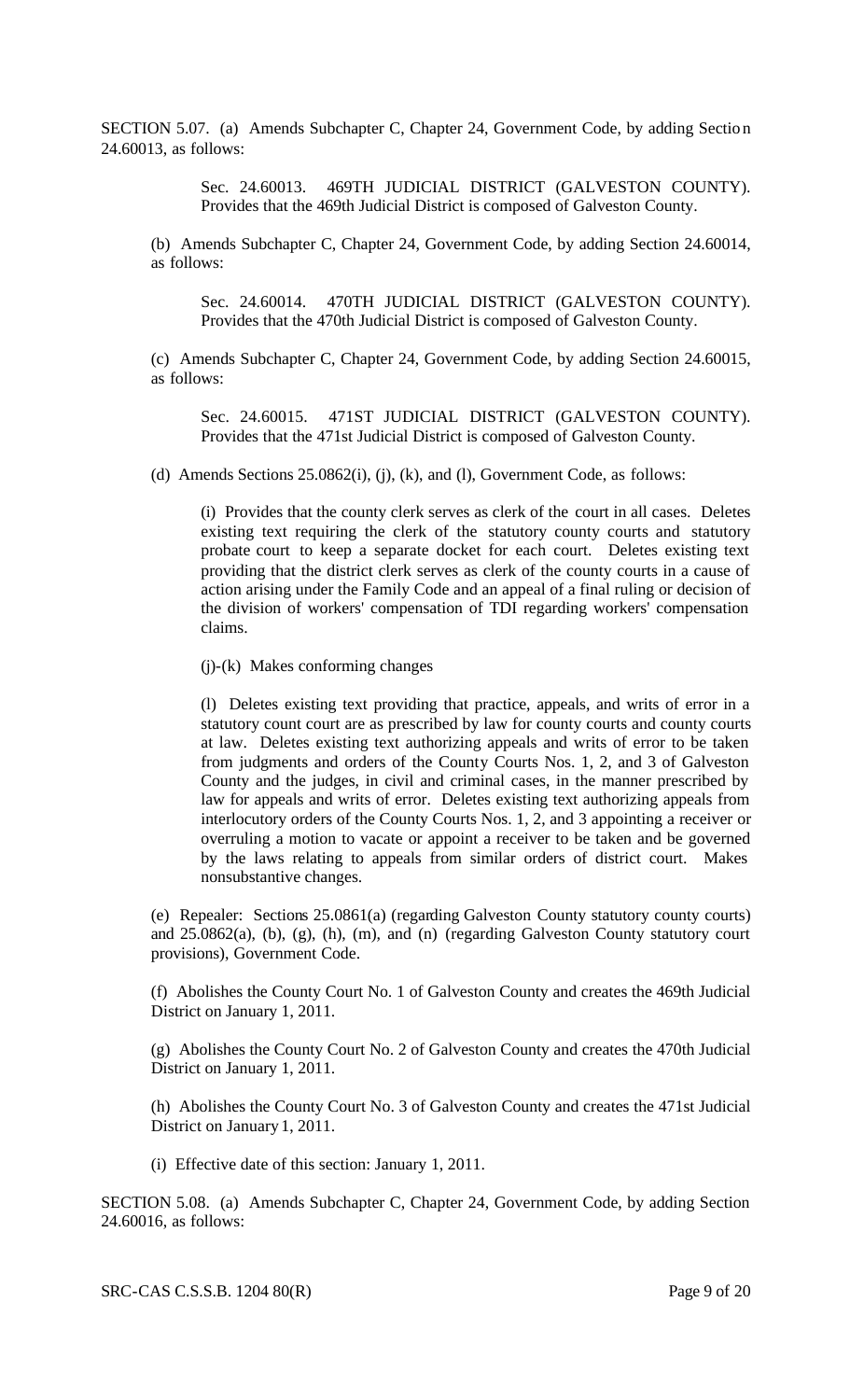Sec. 24.60016. 472ND JUDICIAL DISTRICT (GREGG COUNTY). Provides that the 472nd Judicial District is composed of Gregg County.

(b) Amends Subchapter C, Chapter 24, Government Code, by adding Section 24.60017, as follows:

Sec. 24.60017. 473RD JUDICIAL DISTRICT (GREGG COUNTY). Provides that the 473rd Judicial District is composed of Gregg County.

(c) Repealer: Sections 25.0941 (Gregg County) and 25.0942 (Gregg County Court at Law Provisions), Government Code.

(d) Abolishes the County Court at Law No. 1 of Gregg County and creates the 472nd Judicial District on January 1, 2011.

(e) Abolishes the County Court at Law No. 2 of Gregg County and creates the 473rd Judicial District on January 1, 2011.

(f) Effective date of this section: January 1, 2011.

SECTION 5.09. (a) Amends Subchapter C, Chapter 24, Government Code, by adding Section 24.60018, as follows:

> Sec. 24.60018. 474TH JUDICIAL DISTRICT (HIDALGO COUNTY). Provides that the 474th Judicial District is composed of Hidalgo County.

(b) Amends Subchapter C, Chapter 24, Government Code, by adding Section 24.60019, as follows:

Sec. 24.60019. 475TH JUDICIAL DISTRICT (HIDALGO COUNTY). Provides that the 475th Judicial District is composed of Hidalgo County.

(c) Amends Subchapter C, Chapter 24, Government Code, by adding Section 24.60020, as follows:

Sec. 24.60020. 476TH JUDICIAL DISTRICT (HIDALGO COUNTY). Provides that the 476th Judicial District is composed of Hidalgo County.

(d) Amends Subchapter C, Chapter 24, Government Code, by adding Section 24.60021, as follows:

Sec. 24.60021. 477TH JUDICIAL DISTRICT (HIDALGO COUNTY). Provides that the 477th Judicial District is composed of Hidalgo County.

(e) Amends Subchapter C, Chapter 24, Government Code, by adding Section 24.60022, as follows:

Sec. 24.60022. 478TH JUDICIAL DISTRICT (HIDALGO COUNTY). Provides that the 478th Judicial District is composed of Hidalgo County.

(f) Repealer: Sections 25.1101(a) and (c) (regarding Hidalgo County statutory county courts) and 25.1102 (Hidalgo County Court at Law Provisions), Government Code.

(g) Abolishes the County Court at Law No. 1 of Hidalgo County and creates the 474th Judicial District on January 1, 2011.

(h) Abolishes the County Court at Law No. 2 of Hidalgo County and creates the 475th Judicial District on January 1, 2011.

(i) Abolishes the County Court at Law No. 4 of Hidalgo County and creates the 476th Judicial District on January 1, 2011.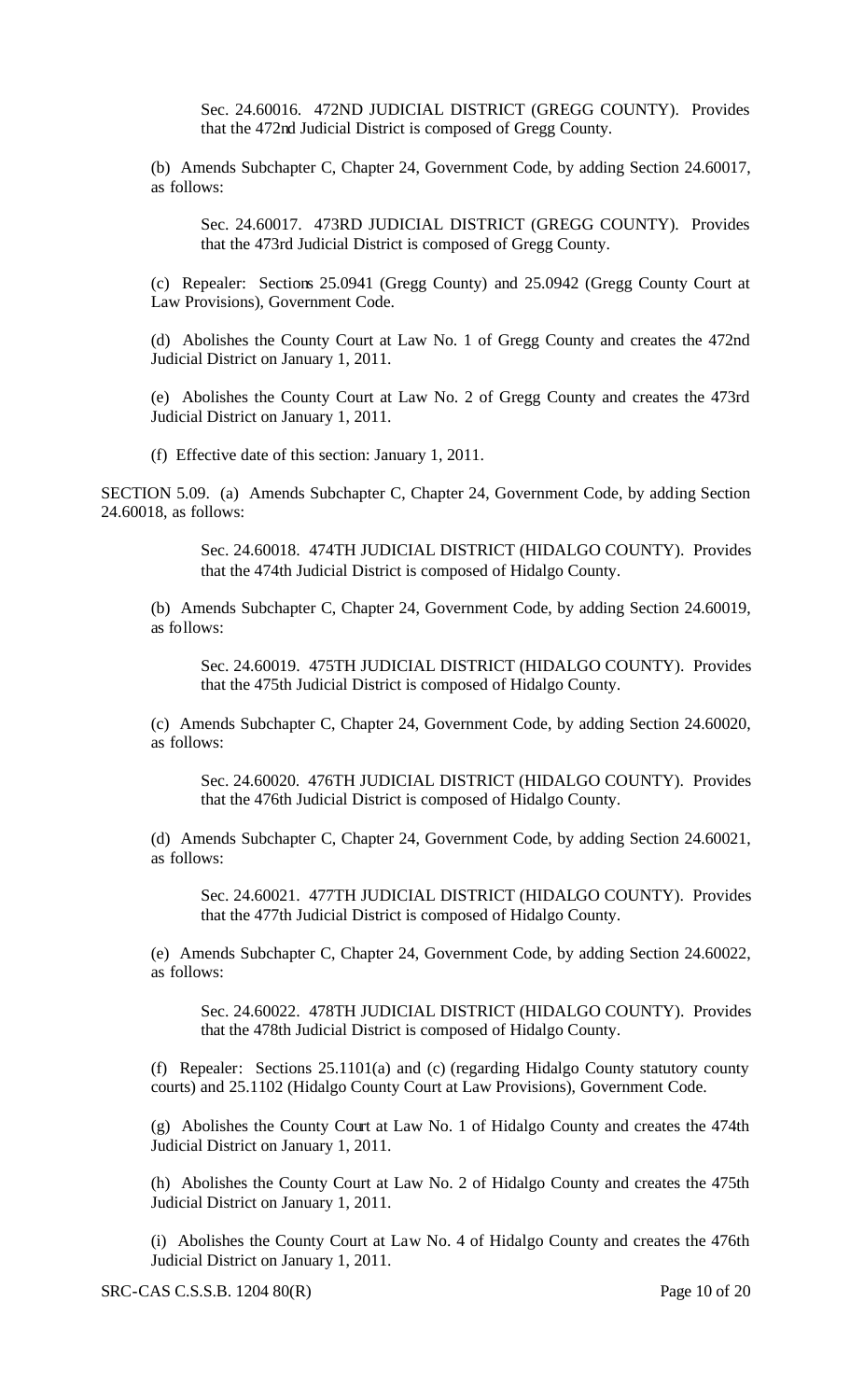(j) Abolishes the County Court at Law No. 5 of Hidalgo County and creates the 477th Judicial District on January 1, 2011.

(k) Abolishes the County Court at Law No. 6 of Hidalgo County and creates the 478th Judicial District on January 1, 2011.

(l) Effective date of this section: January 1, 2011.

SECTION 5.10. (a) Amends Subchapter C, Chapter 24, Government Code, by adding Section 24.60023, as follows:

> Sec. 24.60023. 479TH JUDICIAL DISTRICT (HOOD COUNTY). Provides that the 479th Judicial District is composed of Hood County.

(b) Amends Section 43.179, Government Code, as follows:

Sec. 43.179. 355TH JUDICIAL DISTRICT. Provides that the voters of the 355th Judicial District elect a district attorney who represents the state in all cases before the 355th and 479th District Courts, except as provided by Section 45.211, rather than only the 355th District Court.

(c) Amends Subchapter B, Chapter 45, Government Code, by adding Section 45.211, as follows:

Sec. 45.211. HOOD COUNTY. Requires the county attorney to represent the state in all misdemeanor cases before the 479th District Court.

(d) Repealer: Sections 25.1131 (Hood County) and 25.1132 (Hood County Court at Law Provisions), Government Code.

(e) Abolishes the County Court at Law No. 1 of Hood County and creates the 479th Judicial District on January 1, 2011.

(f) Effective date of this section: January 1, 2011.

SECTION 5.11. (a) Amends Subchapter C, Chapter 24, Government Code, by adding Section 24.60024, as follows:

> Sec. 24.60024. 480TH JUDICIAL DISTRICT (KAUFMAN COUNTY). Provides that the 480th Judicial District is composed of Kaufman County.

(b) Amends Section 25.1311, Government Code, to make conforming changes.

(c) Amends Section 25.1312(b-1), Government Code, to provide that a statutory court in Kaufman County, rather than the County Court at Law No. 2 of Kaufman County, does not have jurisdiction of civil cases in which the amount in controversy exceeds a certain limit.

(d) Abolishes the County Court at law of Kaufman County and creates the 480th Judicial District on January 1, 2011.

(e) Effective date of this section: January 1, 2011.

SECTION 5.12. (a) Amends Subchapter C, Chapter 24, Government Code, by adding Section 24.60025, as follows:

> Sec. 24.60025. 481ST JUDICIAL DISTRICT (KENDALL COUNTY). Provides that the 481st Judicial District is composed of Kendall County.

(b) Amends Section 43.166, Government Code, as follows:

SRC-CAS C.S.S.B. 1204 80(R) Page 11 of 20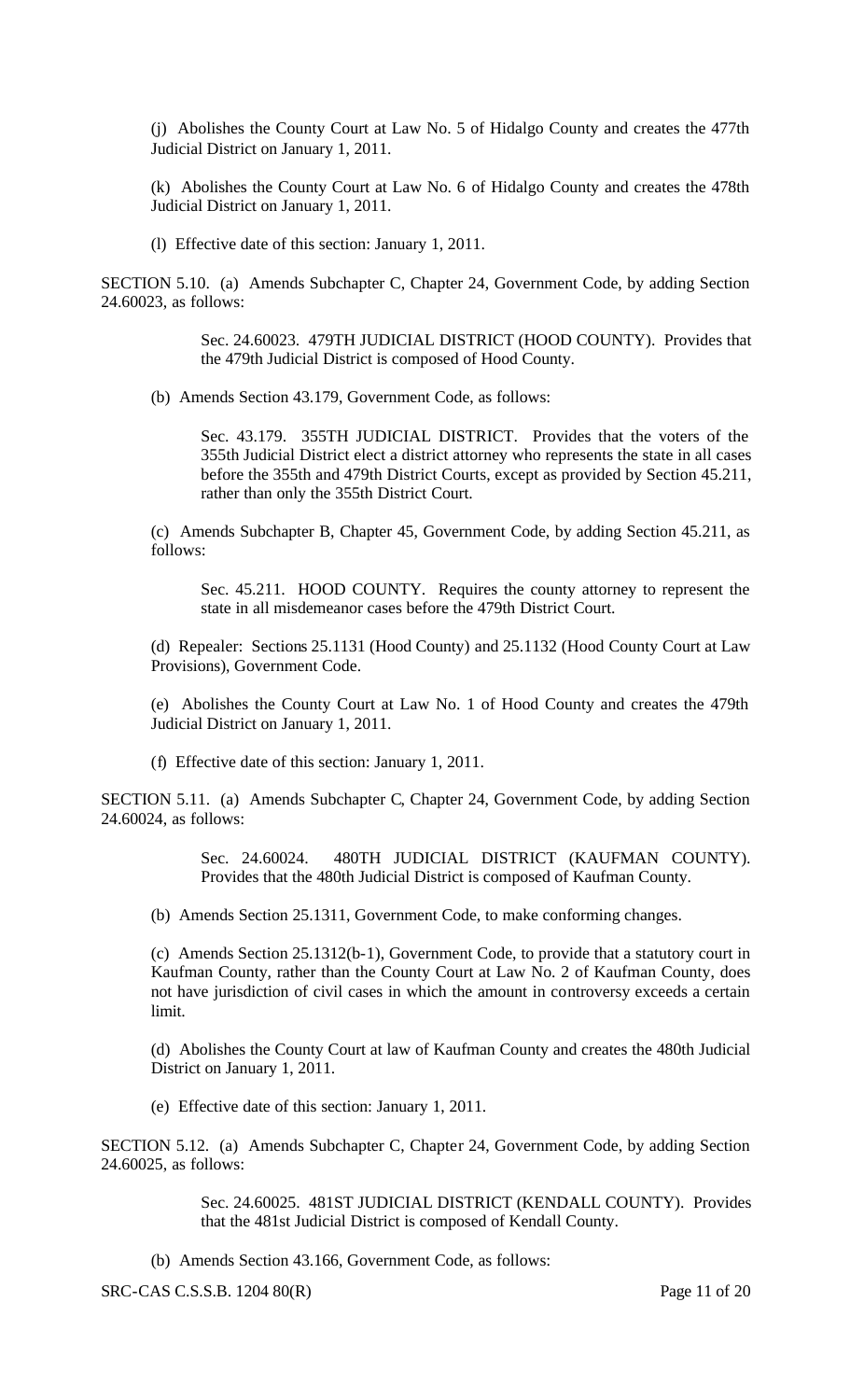Sec. 43.166. 216TH JUDICIAL DISTRICT. (a) Creates this subsection from existing text.

(b) Provides that the district attorney for the 216th Judicial District also represents the state in all cases before the 481st District Court, except as provided by Section 45.230.

(c) Amends Subchapter B, Chapter 45, Government Code, by adding Section 45.230, as follows:

Sec. 45.230. KENDALL COUNTY. Requires the county attorney to represent the state in all misdemeanor cases before the 481st District Court.

(d) Repealer: Sections 25.1321 (Kendall County) and 25.1322 (Kendall County Court at Law Provisions), Government Code.

(e) Abolishes the County Court at Law of Kendall County and creates the 481st Judicial District on January 1, 2011.

(f) Effective date of this section: January 1, 2011.

SECTION 5.13. (a) Amends Subchapter C, Chapter 24, Government Code, by adding Section 24.60026, as follows:

> Sec. 24.60026. 482ND JUDICIAL DISTRICT (MIDLAND COUNTY). Provides that the 482nd Judicial District is composed of Midland County.

(b) Amends Subchapter C, Chapter 24, Government Code, by adding Section 24.60027, as follows:

Sec. 24.60027. 483RD JUDICIAL DISTRICT (MIDLAND COUNTY). Provides that the 483rd Judicial District is composed of Midland County.

(c) Repealer: Section 25.1671 (Midland County) and 25.1672 (Midland County Court at Law Provisions), Government Code.

(d) Abolishes the County Court at Law of Midland County and creates the 482nd Judicial District on January 1, 2011.

(e) Abolishes the County Court at Law No. 2 of Midland County and creates the 483rd Judicial District.

(f) Effective date of this section: January 1, 2011.

SECTION 5.14. (a) Amends Subchapter C, Chapter 24, Government Code, by adding Section 24.60028, as follows:

> Sec. 24.60028. 484TH JUDICIAL DISTRICT (NUECES COUNTY). Provides that the 484th Judicial District is composed of Nueces County.

(b) Amends Subchapter C, Chapter 24, Government Code, by adding Section 24.60029, as follows:

Sec. 24.60029. 485TH JUDICIAL DISTRICT (NUECES COUNTY). Provides that the 485th Judicial District is composed of Nueces County.

(c) Amends Subchapter C, Chapter 24, Government Code, by adding Section 24.60030, as follows: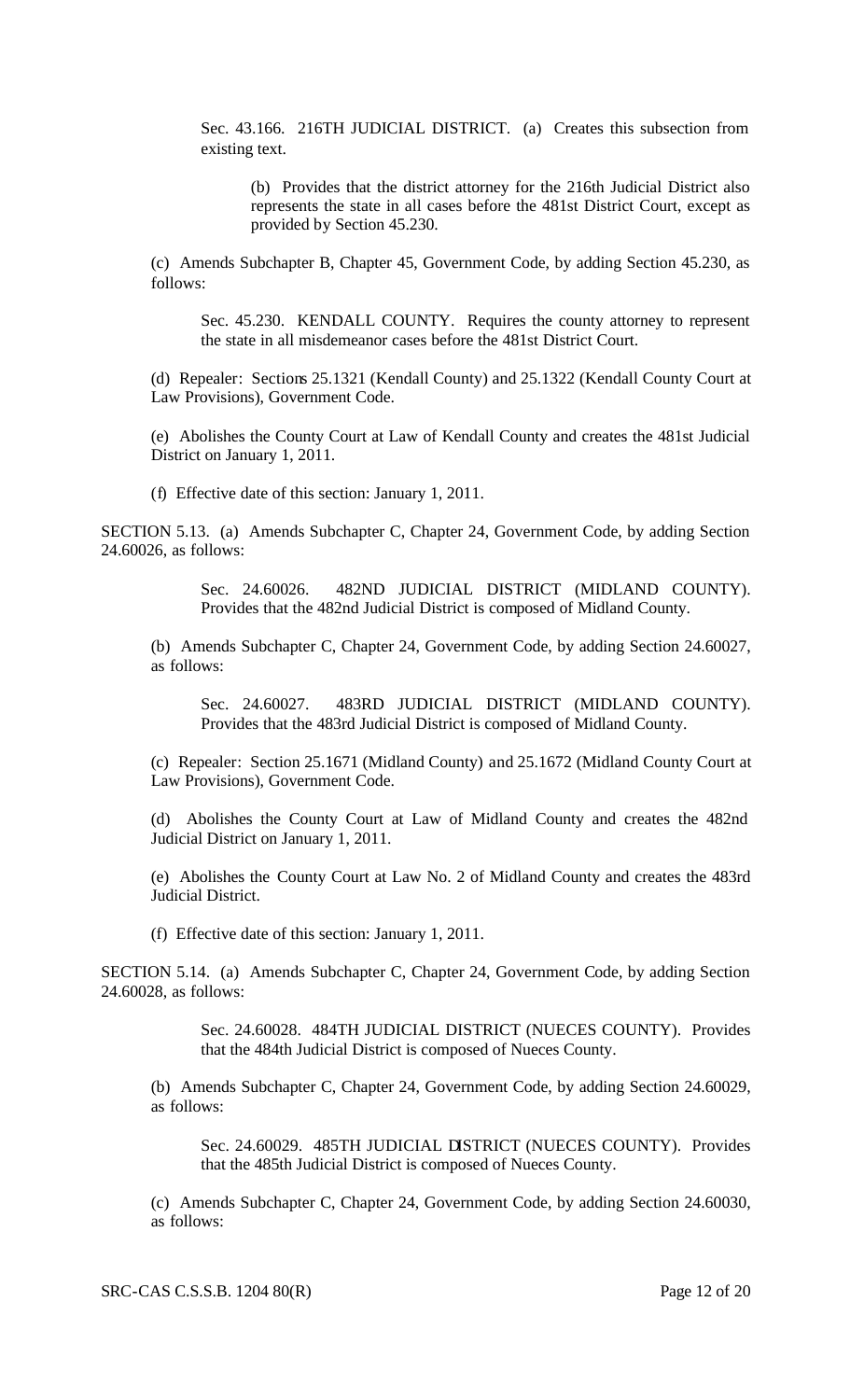Sec. 24.60030. 486TH JUDICIAL DISTRICT (NUECES COUNTY). Provides that the 486th Judicial District is composed of Nueces County.

(d) Amends Subchapter C, Chapter 24, Government Code, by adding Section 24.60031, as follows:

Sec. 24.60031. 487TH JUDICIAL DISTRICT (NUECES COUNTY). Provides that the 487th Judicial District is composed of Nueces County.

(e) Amends Subchapter C, Chapter 24, Government Code, by adding Section 24.60032, as follows:

Sec. 24.60032. 488TH JUDICIAL DISTRICT (NUECES COUNTY). Provides that the 488th Judicial District is composed of Nueces County.

(f) Repealer: Sections 24.130(d), 24.196(d), 24.207(d), 24.219(d), 24.353(c), 24.393(c), 24.493(b), 24.627(c) (regarding county courts of law of Nueces County and their concurrent jurisdiction with certain district courts of Nueces County), 24.1801 (Nueces County), and 25.1802 (Nueces County Court at Law Provisions), Government Code.

(g) Abolishes the County Court at Law No. 1 of Nueces County and creates the 484th Judicial District on January 1, 2011.

(h) Abolishes the County Court at Law No. 2 of Nueces County and creates the 485th Judicial District on January 1, 2011.

(i) Abolishes the County Court at Law No. 3 of Nueces County and creates the 486th Judicial District on January 1, 2011.

(j) Abolishes the County Court at Law No. 4 of Nueces County and creates the 487th Judicial District on January 1, 2011.

(k) Abolishes the County Court at Law No. 5 of Nueces County and creates the 488th Judicial District on January 1, 2011.

(l) Effective date of this section: January 1, 2011.

SECTION 5.15. (a) Amends Subchapter C, Chapter 24, Government Code, by adding Section 24.60033, as follows:

> Sec. 24.60033. 489TH JUDICIAL DISTRICT (PANOLA COUNTY). Provides that the 489th Judicial District is composed of Panola County.

(b) Repealer: Sections 25.1851 (Panola County) and 25.1852 (Panola County Court at Law Provisions), Government Code.

(c) Abolishes the County Court at Law of Panola County and creates the 489th Judicial District on January 1, 2011.

(d) Effective date of this section: January 1, 2011.

SECTION 5.16. (a) Amends Subchapter C, Chapter 24, Government Code, by adding Section 24.60034, as follows:

> Sec. 24.60034. 490TH JUDICIAL DISTRICT (PARKER COUNTY). Provides that the 490th Judicial District is composed of Parker County.

(b) Amends Subchapter C, Chapter 24, Government Code, effective January 1, 2011, by adding Section 24.60035, as follows: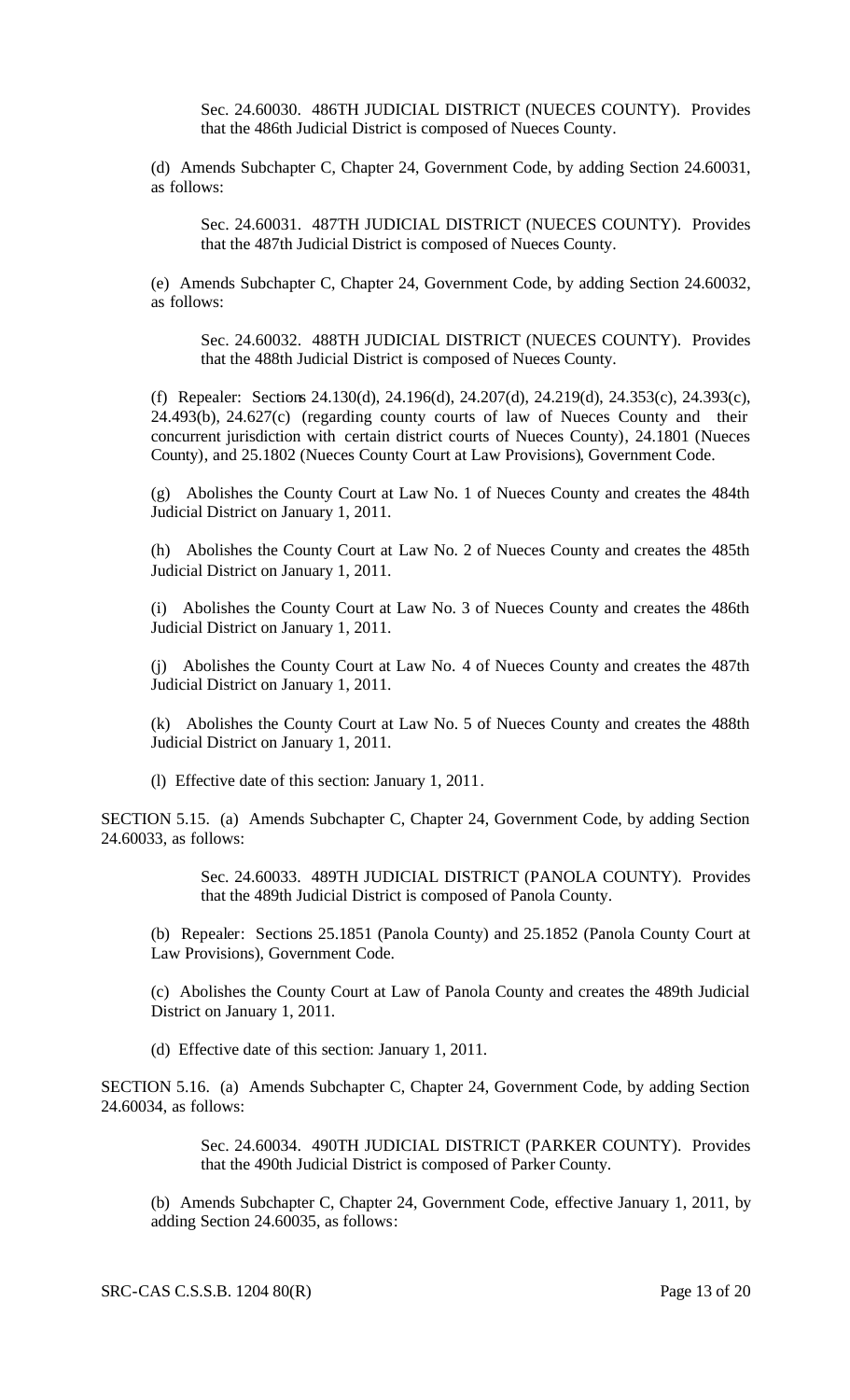Sec. 24.60035. 491ST JUDICIAL DISTRICT (PARKER COUNTY). Provides that the 491st Judicial District is composed of Parker County.

- (c) Amends Section 25.1861(a), Government Code, to make conforming changes.
- (d) Amends Section 43.125, Government Code, as follows:

Sec. 43.125. 43RD JUDICIAL DISTRICT. Provides that the voters of the 43rd Judicial District elect a district attorney who represents the state in all cases before the 43rd, 415th, 490th, and 491st District Courts, except as provided by Section 45.284, rather than only the 43rd and 415th District Courts.

(e) Amends Subchapter B, Chapter 45, Government Code, by adding Section 45.284, as follows:

Sec. 45.284. PARKER COUNTY. Requires the county attorney to represent the state in all misdemeanor cases before the 490th and 491st District Courts.

(f) Repealer, effective January 1, 2011: Sections 25.1861 (Parker County), 25.1862 (Parker County Court at Law Provisions), and 25.1863 (Probate Jurisdiction; Contested Cases), Government Code.

(g) Abolishes the County Court at Law No. 2 of Parker County and creates the 490th Judicial District on January 1, 2009.

(h) Abolishes the County Court at Law of Parker County and creates the 491st Judicial District on January 1, 2011.

(i) Effective date of Subsection (b) of this section, for purposes of Section 201.027 (New Office), Election Code: January 1, 2011, notwithstanding Subsection (h) of this section.

(j) Effective date of this section: January 1, 2009.

SECTION 5.17. (a) Amends Subchapter C, Chapter 24, Government Code, by adding Section 24.60038, as follows:

> Sec. 24.60038. 494TH JUDICIAL DISTRICT (ROCKWALL COUNTY). Provides that the 494th Judicial District is composed of Rockwall County.

(b) Repealer: Sections 25.2011 (Rockwall County) and 25.2012 (Rockwall County Court at Law Provisions), Government Code.

(c) Abolishes the County Court at Law of Rockwall County and creates the 494th Judicial District on January 1, 2009.

(d) Effective date of this section: January 1, 2009.

SECTION 5.18. (a) Amends Subchapter C, Chapter 24, Government Code, by adding Section 24.60039, as follows:

> Sec. 24.60039. 495TH JUDICIAL DISTRICT (RUSK COUNTY). Provides that the 495th Judicial District is composed of Rusk County.

(b) Repealer: Sections 25.2031 (Rusk County) and 25.2032 (Rusk County Court at Law Provisions), Government Code.

(c) Abolishes the County Court at Law of Rusk County and creates the 495th Judicial District on January 1, 2011.

(d) Effective date of this section: January 1, 2011.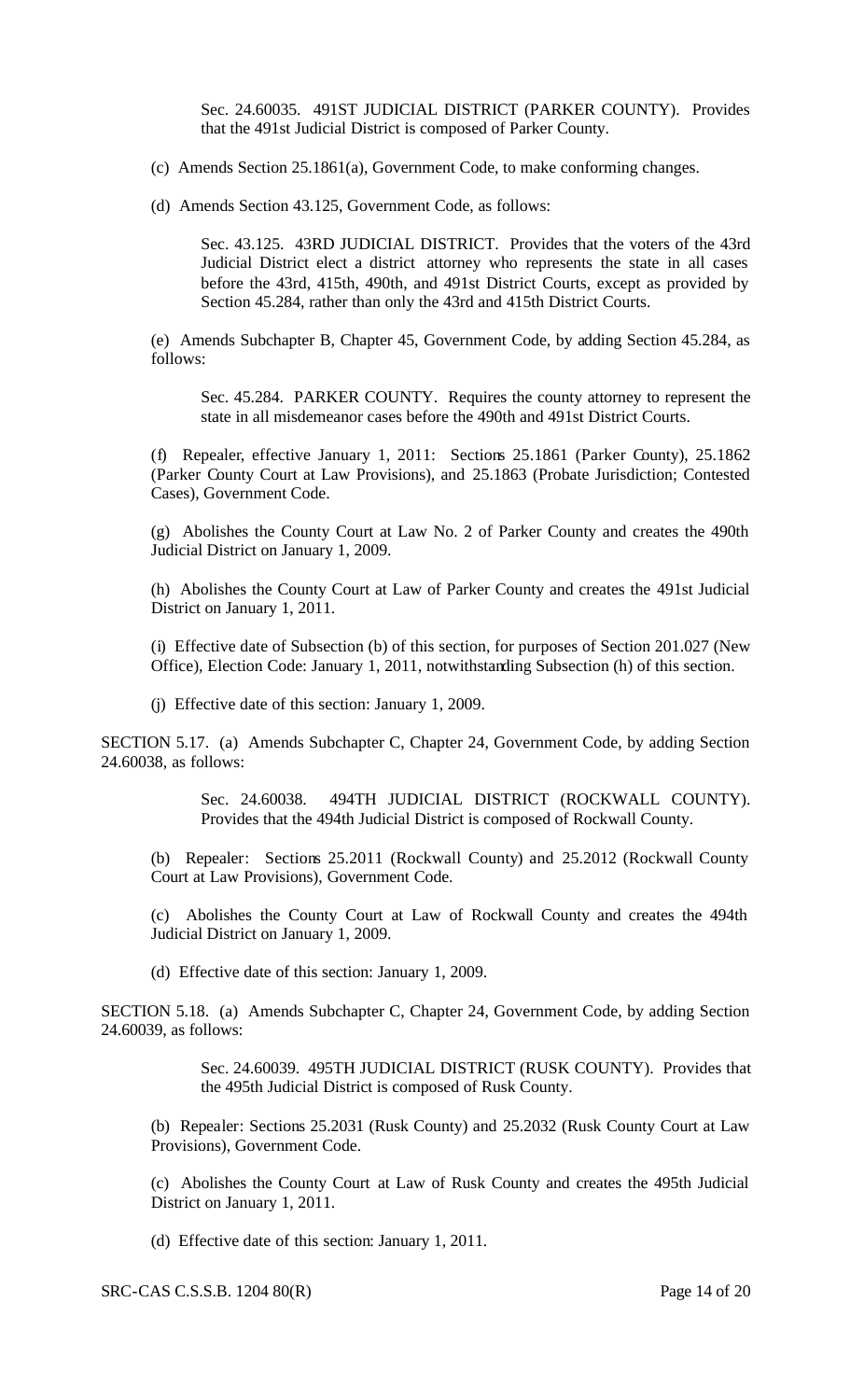SECTION 5.19. (a) Amends Subchapter C, Chapter 24, Government Code, by adding Section 24.60040, as follows:

> Sec. 24.60040. 496TH JUDICIAL DISTRICT (SMITH COUNTY). Provides that the 496th Judicial District is composed of Smith County.

(b) Amends Subchapter C, Chapter 24, Government Code, by adding Section 24.60041, as follows:

Sec. 24.60041. 496TH JUDICIAL DISTRICT (SMITH COUNTY). Provides that the 497th Judicial District is composed of Smith County.

(c) Amends Subchapter C, Chapter 24, Government Code, by adding Section 24.60042, as follows:

Sec. 24.60042. 498TH JUDICIAL DISTRICT (SMITH COUNTY). Provides that the 498th Judicial District is composed of Smith County.

(d) Repealer: Sections 25.2141 (Smith County) and 25.2142 (Smith County Court at Law Provisions), Government Code.

(e) Abolishes the County Court at Law of Smith County and creates the 496th Judicial District on January 1, 2011.

(f) Abolishes the County Court at Law No. 2 of Smith County and creates the 497th Judicial District on January 1, 2011.

(g) Abolishes the County Court at Law No. 3 of Smith County and creates the 498th Judicial District on January 1, 2011.

(h) Effective date of this section: January 1, 2011.

SECTION 5.20. Amends Subchapter A, Chapter 24, Government Code, by adding Section 24.0081, as follows:

Sec. 24.0081. OTHER JURISDICTION OF CERTAIN COURTS. (a) Provides that, in addition to other jurisdiction provided by law, the 450th, 451st, 452nd, 453rd, 454th, 460th, 461st, 462nd, 464th, 466th, 467th, 468th, 469th, 470th, 471st, 472nd, 473rd, 474th, 475th, 476th, 477th, 478th, 479th, 480th, 481st, 482nd, 483rd, 484th, 485th, 486th, 487th, 488th, 489th, 490th, 491st, 494th, 495th, 496th, 497th, and 498th District Courts have the criminal and appellate jurisdiction of a county court.

(b) Provides that, in addition to other jurisdiction provided by law, the 450th, 451st, 452nd, 453rd, 454th, 460th, 461st, 469th, 470th, 471st, 472nd, 473rd, 474th, 475th, 476th, 477th, 478th, 479th, 480th, 481st, 482nd, 483rd, 484th, 485th, 486th, 487th, 488th, 489th, 490th, 491st, 494th, 495th, 496th, 497th, and 498th District Courts have the appellate jurisdiction of a county court in probate matters and proceedings under Subtitle C (Texas Mental Health Code), Title 7, Health and Safety Code.

(c) Provides that, notwithstanding Section 26.045(a) (relating to original criminal jurisdiction), the jurisdiction of a county court described by that section is concurrent with the criminal jurisdiction of the district court provided by Subsection (a)(1).

(d) Provides that the jurisdiction of a county court described by Section 26.046 (appellate criminal jurisdiction), is concurrent with the appellate jurisdiction of the district court provided by Subsection (a)(2).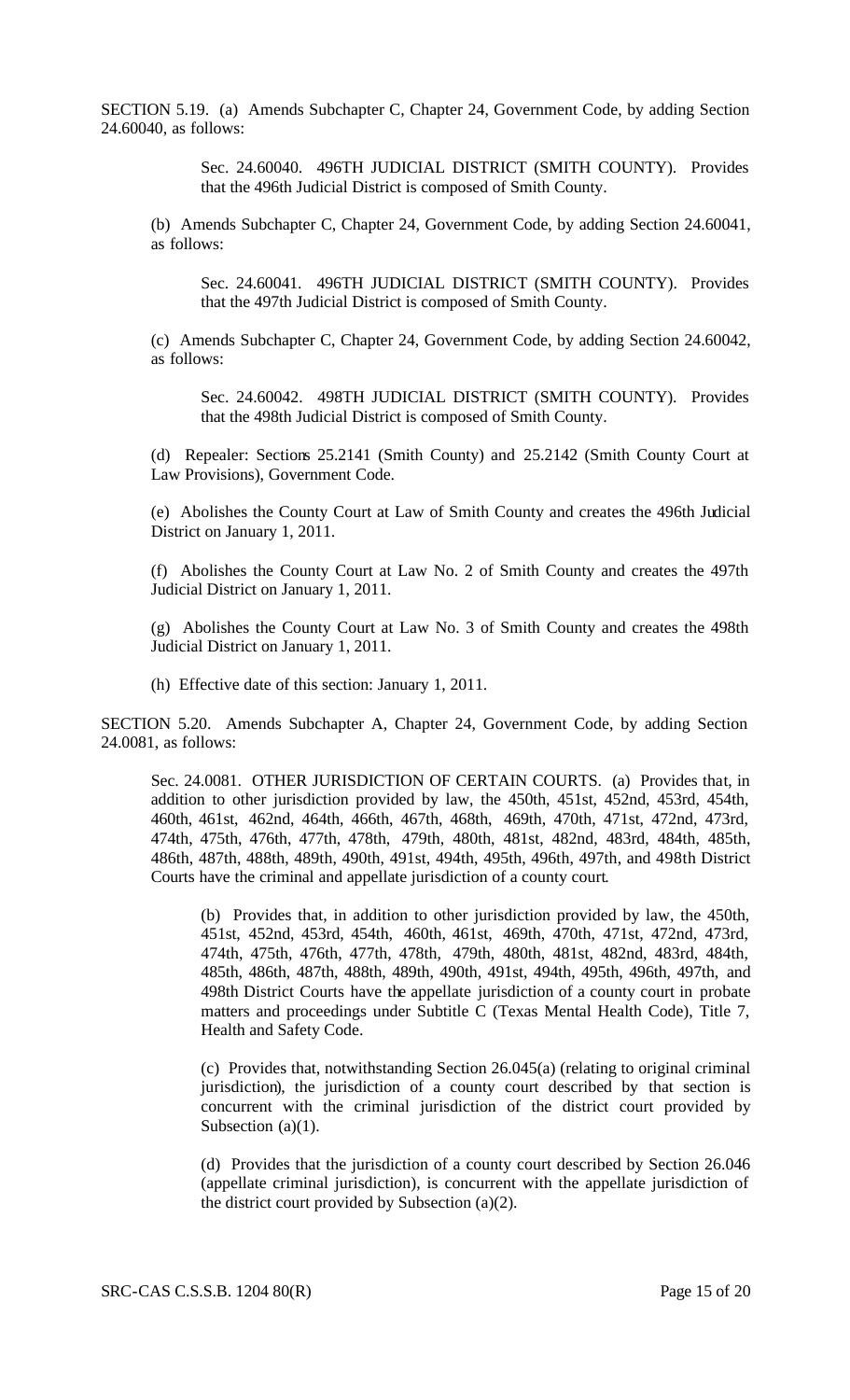(e) Provides that the jurisdiction of a county court described by Section 26.052 (Probate and Mental Health Code Cases) is concurrent with the jurisdiction of the district court provided by Subsection (b).

(f) Requires, notwithstanding any other law, all matters within the jurisdiction described by Subsection (a)(1) or (2) or (b) of a district court listed in Subsection (a) or (b), as applicable, to be filed with the county clerk of the county served by the court. Provides that the county clerk serves as clerk of the district court with respect to those matters.

SECTION 5.21. Requires the initial vacancy in the office of judge of a judicial district created by this article to be filled by election, notwithstanding Section 24.027, Government Code, as added by this Act and except as provided by Section 5.22 of this article. Provides that the office of judge of a judicial district created by this article exists for purposes of the primary and general elections in 2010, except as provided by Section 5.22 of this article. Provides that a vacancy after the initial vacancy is filled as provided by Section 28 (Vacancy in Office of Supreme Court, Court of Criminal Appeals, Court of Appeals, and District Courts to be Filled by the Governor), Article V, Texas Constitution.

SECTION 5.22. Requires the initial vacancy in the offices of judge of the 490th and 494th judicial districts to be filled by election, notwithstanding Section 24.027, Government Code, as added by this Act. Provides that the offices of judge of those judicial districts exist for purposes of the primary and general elections in 2008. Provides that a vacancy after the initial vacancy is filled as provided by Section 28, Article V, Texas Constitution.

SECTION 5.23. Provides that on and after the date on which a statutory county court is abolished in accordance with this article a reference in law to that court with respect to a case or proceeding means another court in the same county with jurisdiction over the case or proceeding and a reference in law to the judge of that court, including a reference in Chapter 152 (Juvenile Boards), Human Resources Code, means the judge of the district court created by the same subsection of the section of this article that provides for the date of abolition of the statutory county court.

SECTION 5.24. (a) Requires the local administrative statutory county court judge, on the date a statutory county court in the county the local administrative judge serves is abolished in accordance with this article, to transfer all cases pending in that court immediately before the abolition to the district court created by the same subsection of the section of this article that provides for the date of abolition of the statutory county court.

(b) Provides that when a case is transferred as provided by Subsection (a) of this section, all processes, writs, bonds, recognizances, or other obligations issued from the transferring court are returnable to the court to which the case is transferred as if originally issued by that court. Provides that the obligees on all bonds and recognizances taken in and for the transferring court and all witnesses summoned to appear in the transferring court are required to appear before the court to which the case is transferred as if taken in or for required to appear before that court.

SECTION 5.25. Provides that it is an exception to the application of Section 255.006 (Misleading Use of Office Title), Election Code, that a person making a representation described by that section represents that a judge who, immediately before the date a statutory county court was abolished in accordance with this article, was serving as the judge of that court and who is a candidate to fill the initial vacancy in the office of judge of the district court created by the same subsection of the section of this article that provides for the date of abolition of the statutory county court for which the person formerly served as judge, holds the office of that district court.

SECTION 5.26. (a) Provides that this section applies only to certain judges.

(b) Authorizes a person, not later than the 30th day after the date a person to whom this section applies takes office as the initial judge of a district court described by Subsection (a)(2) of this section, to make an irrevocable election to remain a member of the retirement system provided by the county formerly served by the statutory county court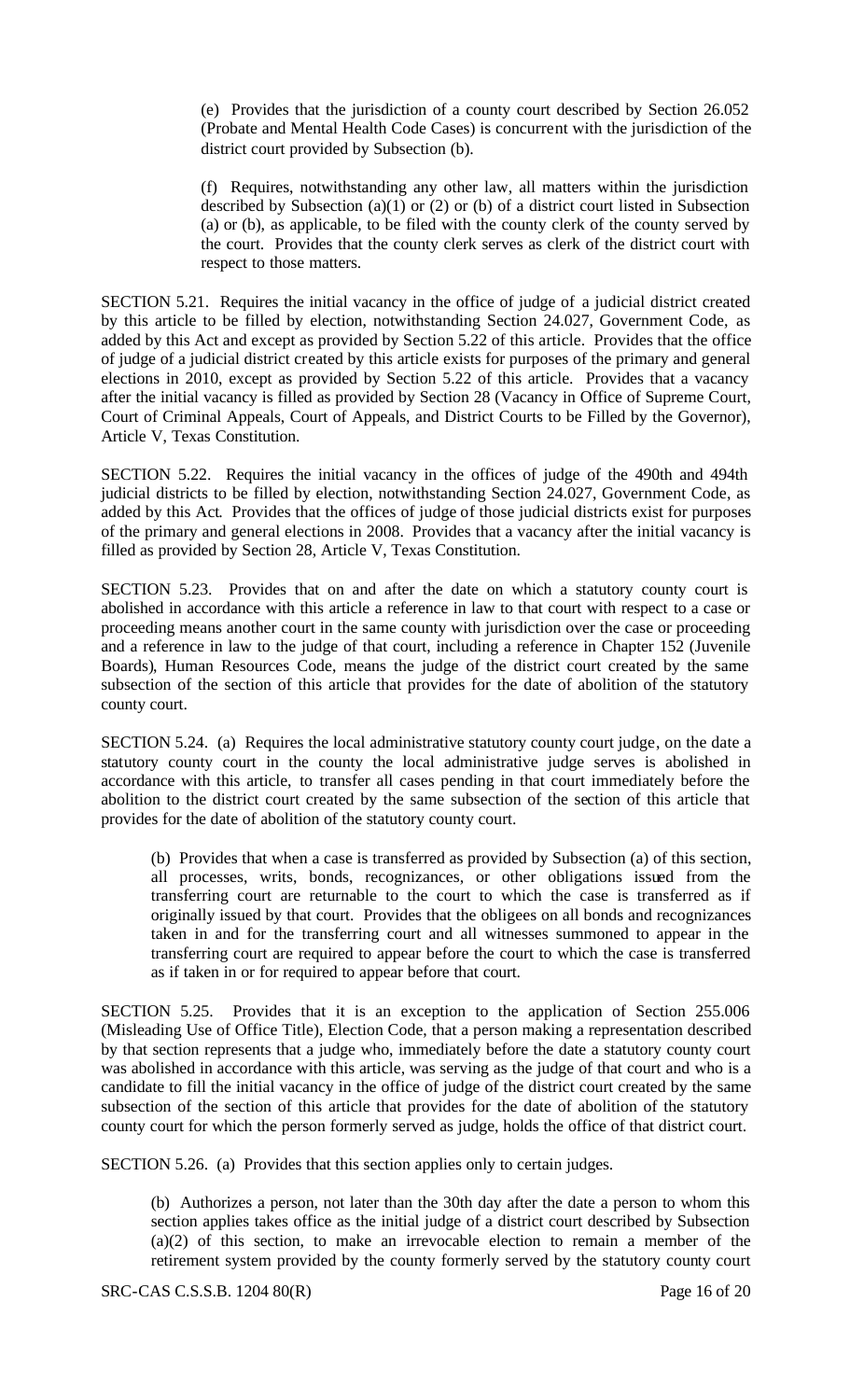described by Subsection (a)(1) of this section. Provides that a person who elects to remain a member of the retirement system provided by that county is not eligible for membership in the Judicial Retirement System of Texas Plan Two.

(c) Provides that an election under this section is governed by procedures adopted by the Judicial Retirement System of Texas Plan Two. Requires the Judicial Retirement System of Texas Plan Two to notify the applicable county and the retirement systems of the person's election as soon as practicable after an election is made.

(d) Requires a person who elects to remain a member of the retirement system provided by the county under this section to contribute to that retirement system at the rate required of other required members of that system for current service. Sets forth the criteria for determining a person's contribution under this section.

(e) Requires the county, on behalf of a person who elects to remain a member of the retirement system provided by the county, to contribute to the retirement system an amount that matches the rate of the person's contribution under Subsection (d) of this section, including certain amounts, and sets forth the method of calculating this amount.

(f) Requires the state, on behalf of a person who elects to remain a member of the retirement system provided by the county, to pay to the county, at the same time the state pays the person's contribution to the county under Paragraph (B), Subdivision (1), Subsection (d) of this section, an amount equal to the amount the county is required to contribute under Subsection (e) of this section.

(g) Provides that a person who does not elect to remain a member of a county-provided retirement system under Subsection (b) of this section is considered to have chosen membership in the Judicial Retirement System of Texas Plan Two.

## ARTICLE 6. PROVISIONS RELATING TO JUSTICE AND SMALL CLAIMS COURTS

SECTION 6.01. Amends Section 27.004(b), Government Code, to authorize a person, if the person refuses to deliver dockets, books, or papers belonging to the office of any justice of the peace, to be attached and imprisoned by the order of the district court, rather than the county judge, until the person makes delivery. Deletes existing text authorizing the county judge to issue the order in termtime or vacation.

SECTION 6.02. Amends Section 27.031(a), Government Code, to provide that, in addition to the jurisdiction and powers provided by the constitution and other law, the justice court has original jurisdiction of civil matters in which exclusive jurisdiction is not in the district or county court and in which the amount in controversy is not more than \$10,000, rather than \$5,000, exclusive of interest.

SECTION 6.03. Amends Subchapter B, Chapter 27, Government Code, by adding Section 27.035, as follows:

Sec. 27.035. LIMITATION ON AWARDS. Prohibits a justice court from awarding a judgment that exceeds \$10,000, exclusive of interest and costs of court.

SECTION 6.04. Amends Subchapter C, Chapter 27, Government Code, by adding Section 27.060, as follows:

Sec. 27.060. SMALL CLAIMS. Requires a justice court to conduct proceedings in a small claims case, as that term is define by the supreme court, in accordance with rules of civil procedure promulgated by the supreme court to ensure the fair, expeditous, and inexpensive resolution of small claims cases.

SECTION 6.05. (a) Repealer: Chapter 28 (Small Claims Courts), Government Code.

(b) Abolishes each small claims court under Chapter 28, Government Code, on the effective date of this section.

SRC-CAS C.S.S.B. 1204 80(R) Page 17 of 20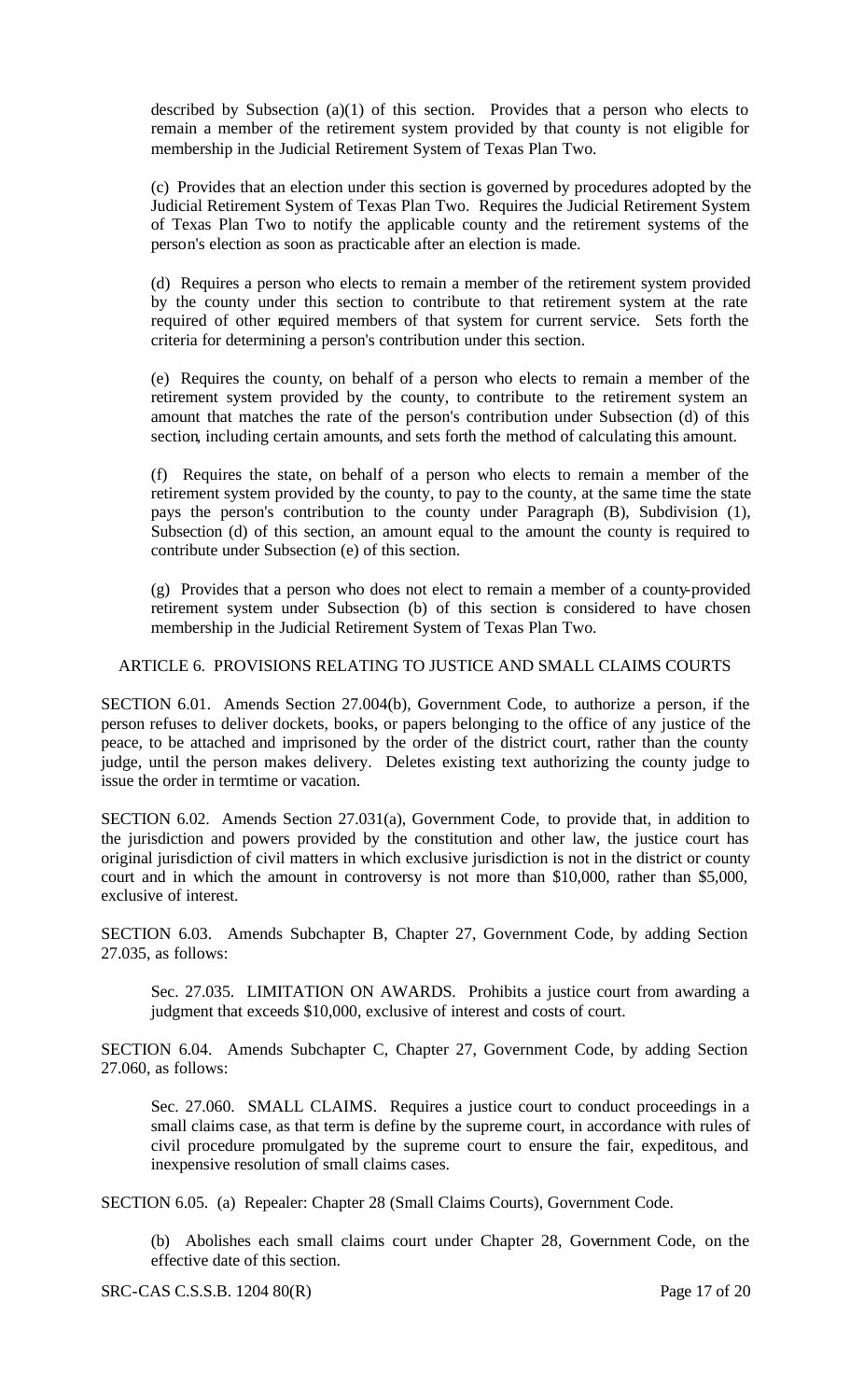SECTION 6.06. Requires the Texas Supreme Court, not later than July 1, 2008, to promulgate rules to define cases that constitute small claims cases and rules of civil procedure applicable to those cases as required by Section 27.060, Government Code, as added by this article. Requires the justices of the supreme court, before adopting the rules, to appoint an ad hoc committee composed of justices of the peace and public members to advise the court in developing the rules.

SECTION 6.07. (a) Requires the justice of the peace sitting as judge of a small claims court in a county to transfer all cases pending in the court to a justice court in a county immediately before the date the small claims court in the county is abolished in accordance wit this article.

(b) Provides that when a case is transferred as provided by Subsection (a), all processes, writs, bonds, recognizances, or other obligations issued from the transferring court are returnable to the court to which the case is transferred as if originally issued by that court. Provides that the obligees on all bonds and recognizances taken in and for the transferring court are required to appear before the court to which the case is transferred as if originally required to appear before that court.

SECTION 6.08. Effective date of Sections 6.04 and 6.05 of this article: July 1, 2008.

## ARTICLE 7. COURT ADMINISTRATION

SECTION 7.01. Amends Section 74.005, Government Code, as follows:

Sec. 74.005. New heading: APPOINTMENT OF PRESIDING JUDGES OF ADMINISTRATIVE JUDICIAL REGIONS. (a) Requires the chief justice of the supreme court, rather than the governor, with the advice and consent of the senate, to appoint one judge in each administrative judic ial region as presiding judge of the region.

(b) Requires the chief justice of the supreme court, rather than the governor, to immediately appoint or reappoint a presiding judge on the death, resignation, removal, or expiration of the term of office of a presiding judge.

SECTION 7.02. Amends Section 74.044, Government Code, as follows:

Sec. 74.044. TERM OF PRESIDING JUDGE. Includes the provision that a presiding judge, serving for a term of office of four years from the date of qualification as the presiding judge, is subject to removal for good cause on a majority vote of the justices of the supreme court after notice and hearing. Requires the good cause to be stated in writing.

ARTICLE 8. ADDITIONAL RESOURCES FOR CERTAIN LITIGATION

SECTION 8.01. Amends Chapter 74, Government Code, by adding Subchapter I, as follows:

SUBCHAPTER I. ADDITIONAL RESOURCES FOR CERTAIN CIVIL CASES

Sec. 74.181. APPLICABILITY OF SUBCHAPTER. (a) Provides that this subchapter applies only to a civil case pending in a trial court in this state, except as provided by Subsection (b).

(b) Sets forth the cases to which this subchapter does not apply.

Sec. 74.182. RULES TO GUIDE DETERMINATION OF WHETHER CASE REQUIRES ADDITIONAL RESOURCES. Requires the supreme court to adopt rules under which courts, presiding judges of the administrative judicial regions, and the judicial committee for additional resources (committee), may determine whether a case requires additional resources to ensure efficient judicial management of the case. Requires the supreme court, in developing the rules, to include certain considerations.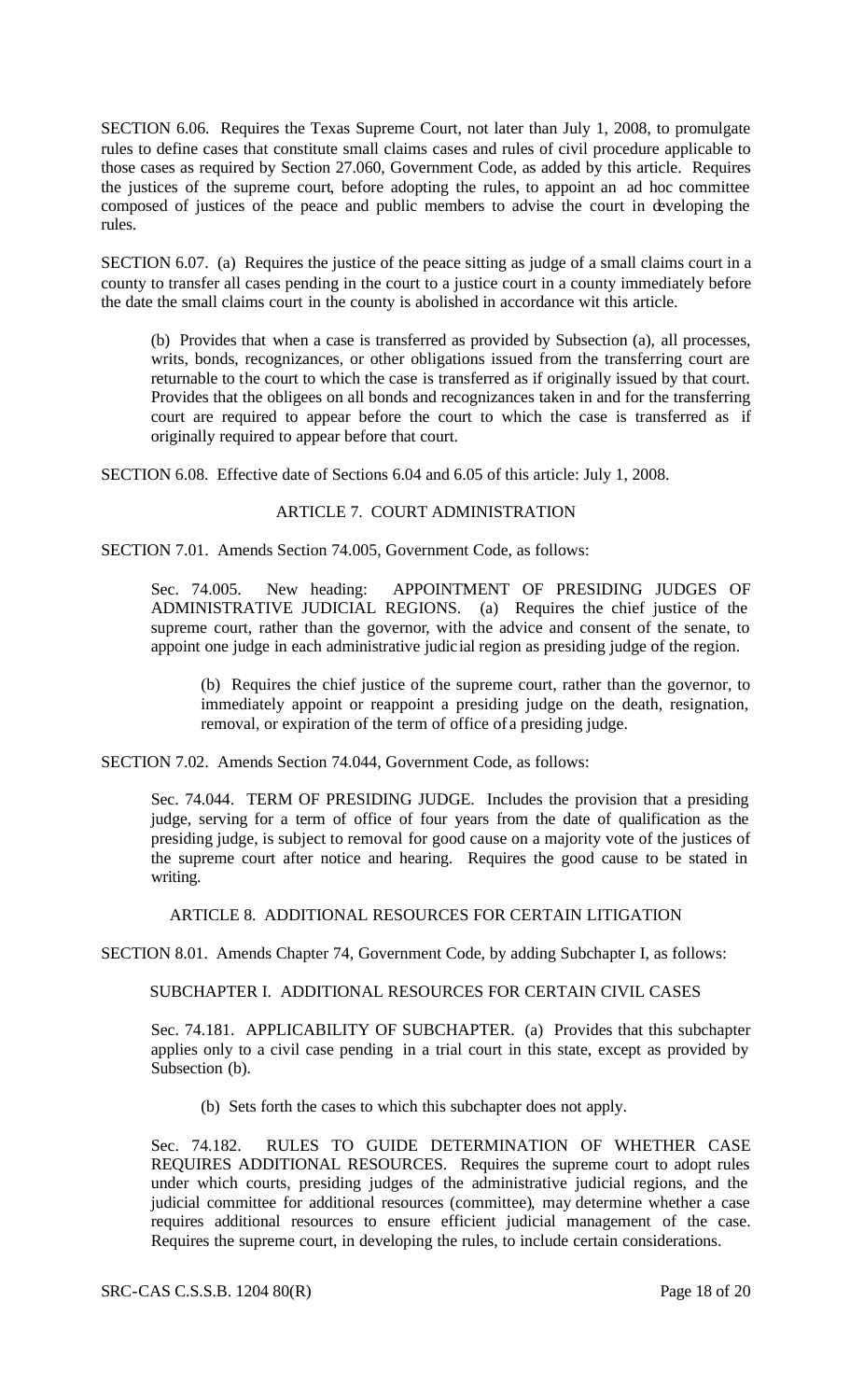Sec. 74.183. JUDICIAL DETERMINATION. (a) Requires the judge of the court in which the case is pending, on the motion of a party in a case, or on the court's own motion, to review the case and determine whether, under rules adopted by the supreme court under Section 74.182, the case will require additional resources to ensure efficient judicial management. Provides that the judge is not required to conduct an evidentiary hearing for purposes of making the determination, but authorizes the judge, in the judge's discretion, to direct the attorneys for the parties to the case and to the parties to appear before the judge for a conference to provide information to assist the judge in making the determination.

(b) Requires the judge, on determining that a case will require additional resources as provided by Subsection (a), to refer the case to the presiding judge of the administrative judicial region in which the court is located and to request any specific additional resources that are needed, including the assignment of a judge under this chapter.

(c) Requires the presiding judge of the administrative judicial region, if the presiding judge agrees that, in accordance with the rules adopted by the supreme court under Section 74.182, the case will require additional resources to ensure efficient judicial management, to submit a request for specific additional resources to the committee.

Sec. 74.184. JUDICIAL COMMITTEE FOR ADDITIONAL RESOURCES. (a) Sets forth the composition of the committee.

(b) Provides that the chief justice of the supreme court serves as presiding officer.

(c) Requires the committee, on receipt of a request for additional resources from a presiding judge of an administrative judicial region under Section 74.183, to determine whether the case that is the subject of the request requires additional resources in accordance with the rules adopted under Section 74.182. Requires the committee, if it determines that the case does require additional resources, to make the requested resources available to the extent funds are available for those resources under the General Appropriations Act and to the extent the committee determines the requested resources are appropriate to the circumstances of the case.

(d) Authorizes the committee to make certain additional resources available under this section, subject to Subsections (c) and (g).

(e) Authorizes a judge who is assigned under this chapter as provided by Subsection  $(d)(1)$  only to be appointed to hear the case designated as needing additional resources and prohibits such a judge from presiding over the regular docket of the court in which that case is pending.

(f) Prohibits a justice or judge to whom Section 74.053(d) (relating to a judge assigned to a trial court) applies from being assigned under Subsection (d), notwithstanding any provision of Subchapter C.

(g) Prohibits the committee from providing additional resources under this subchapter for more than 10 cases each year.

Sec. 74.185. COST OF ADDITIONAL RESOURCES. Requires the cost of additional resources provided for a case under this subchapter to be paid by the state and prohibits this cost from being taxed against any party in the case for which the resources are provided or against the county in which the case is pending.

Sec. 74.186. NO STAY OR CONTINUANCE PENDING DETERMINATION. Provides that the filing of a motion under Section 74.183 in a case is not grounds for a stay or continuance of the proceedings in the case in the court in which the case is